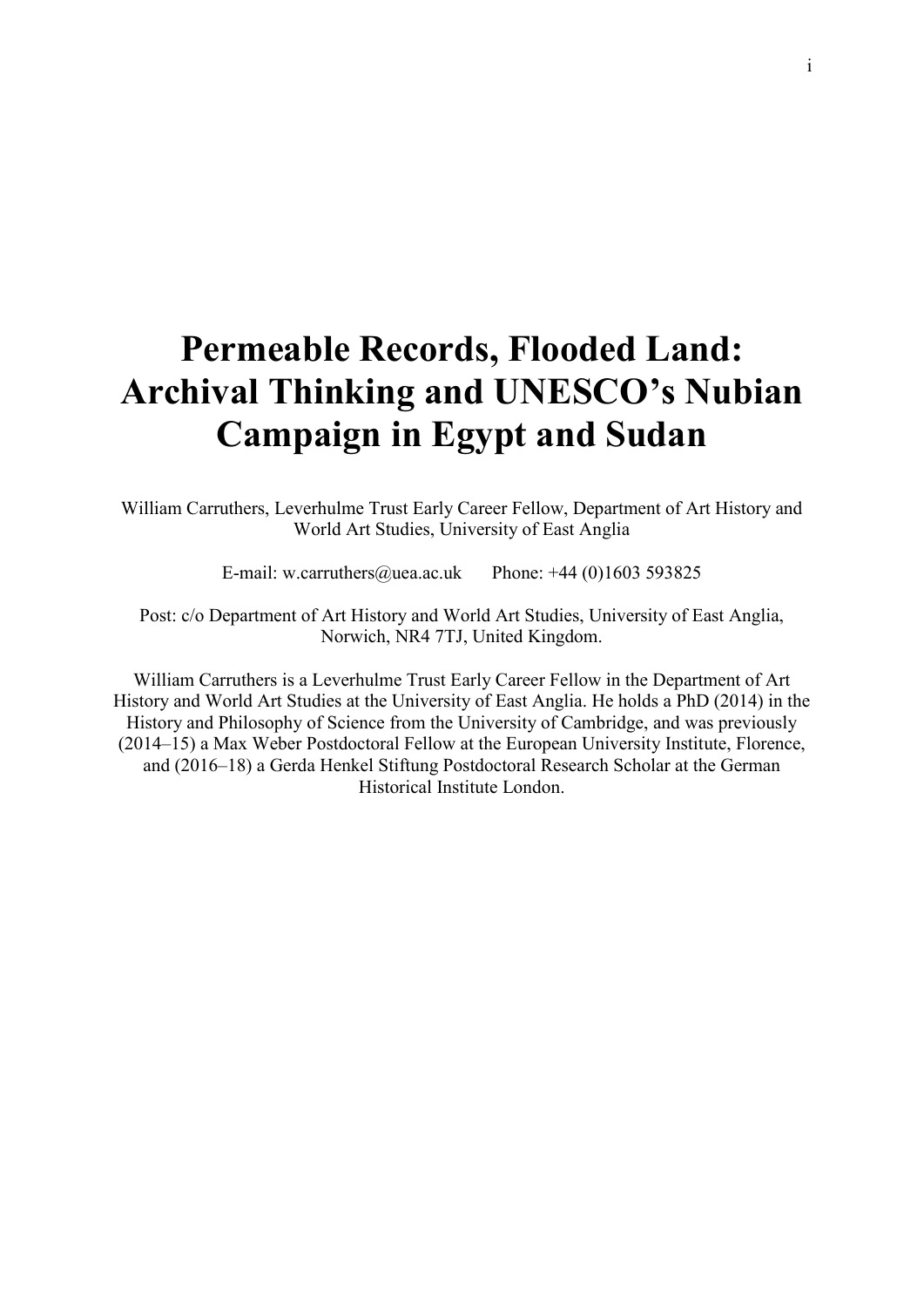# **Abstract**

This article discusses architectural and archaeological archives of newly independent Egypt and Sudan created during UNESCO's International Campaign to Save the Monuments of Nubia, which took place in the contiguous border regions of Egyptian and Sudanese Nubia from 1960 until 1980 in response to the building of the Aswan High Dam. Contingency in these archives demonstrates the necessity of acknowledging the (post-) colonial social and historical conditions within which these records and connected forms of knowledge came into existence.

UNESCO's campaign sought to record the ancient remains that would be submerged by the High Dam's floodwaters. During the campaign, UNESCO set up 'documentation centres' that helped to codify the conceptual borders of the knowledge about Nubian architecture/archaeology that might be recorded, producing specially devised index cards for that purpose in Egypt (concentrating on the documentation of monuments) and Sudan (centring archaeological sites). This practice was often purposefully forgetful of contemporary Nubia, whose material traces were themselves soon to be flooded.

Nevertheless, such practices allowed other, unauthorised, histories of Nubia to become visible, subverting this archival knowledge. In the archive, not only are histories of local involvement with the campaign visible, but also the Nubian settlements that would soon be submerged. It is both possible and ethically imperative, therefore, to use these "permeable" archives to acknowledge these erased Nubian histories.

# **Keywords**

Archaeology, Architecture, Archives, Nubia, (Post-) Colonialism, UNESCO.

## **Word Count**

8894 words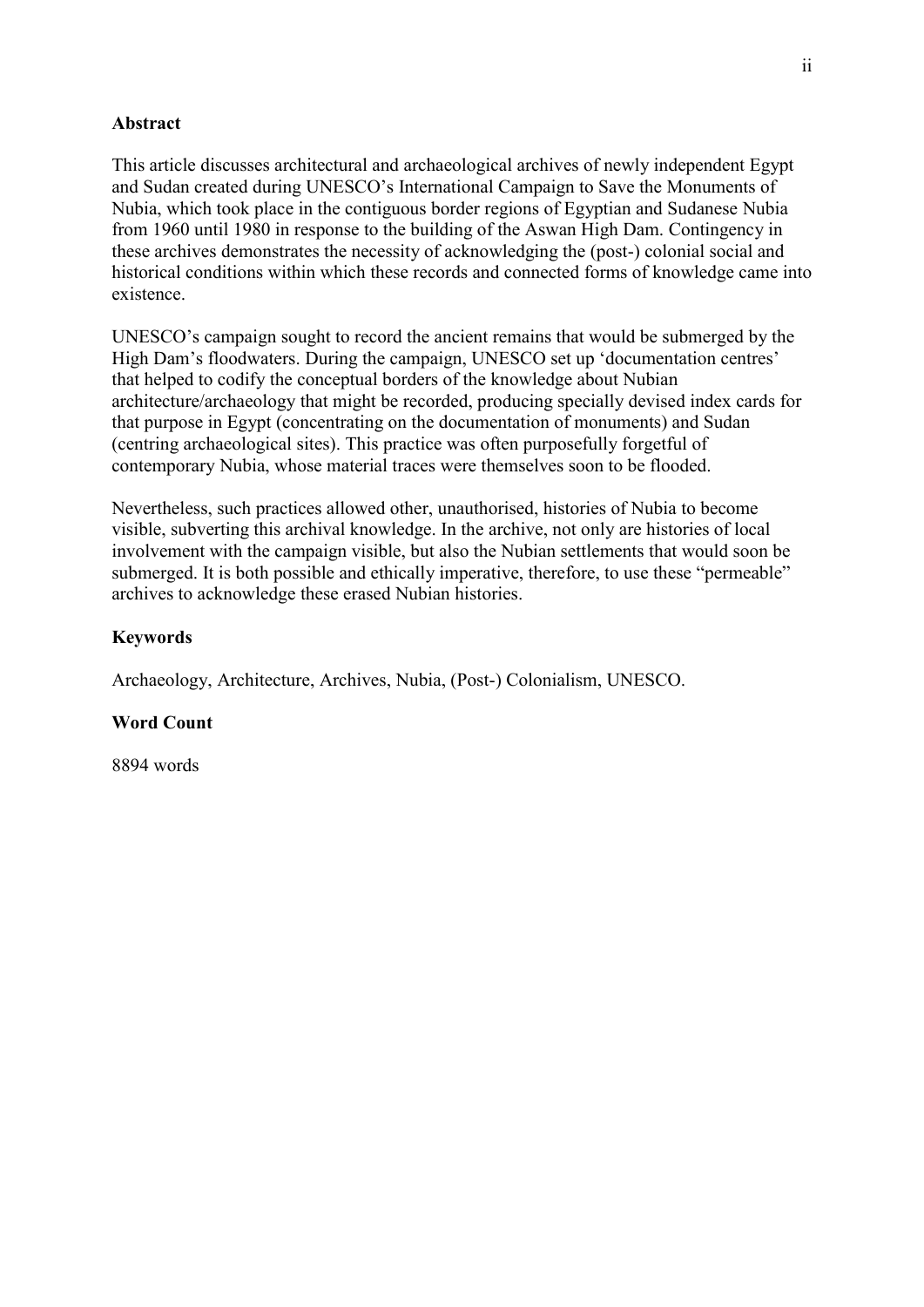UNESCO's Nubian campaign, which took place from 1960 until 1980 in the contiguous border regions of Egyptian and Sudanese Nubia, has become known for two major events. First, for its role in the gestation of a particular legal technology, the 1972 Convention Concerning the Protection of the World Cultural and Natural Heritage. Secondly, for the undertaking of archaeological survey on both sides of the Nubian border, and for the technologically aided movement and preservation of a number of ancient temples located in the two regions, most notably those at Abu Simbel and Philae.<sup>1</sup> Yet the campaign, whose major impetus was the construction of the Aswan High Dam and the subsequent flooding of Nubia's ancient remains by that structure's floodwaters, also possessed another technological crux: the archive. It is to that archival technology that I turn in this article.

Archival technology made Nubia's past at the same time as the High Dam helped to make Nubia's present a central crux of the postcolonial "revolution" that had, since the 1950s, been taking shape under the presidency of Egypt's Gamal Abdel Nasser.<sup>2</sup> And that technology played the same role, too, as Sudan, which gained independence in 1956, sought ways to deal with the flooding of the part of Nubia that sat on its side of the region's border. In doing so, though, those utilising that technology never quite obtained the control over the past that they sought. In an act deriving from earlier, colonial practice, the archiving of various forms of documentation was meant to coalesce around certain visions of Nubia's past that would help to provide an (ancient) historical basis for the two, newly independent nations of Egypt and Sudan. Yet other associations—not least ones relating to contemporary Nubia—have consistently become entangled with the documentation that participants in the Nubian campaign produced.

In this article, I explain why this slippage has occurred. I emphasize the archival impetus of the Nubian campaign and illustrate how that impetus and its representation of the region's architectural and archaeological past was, and continues to be, far less cohesive than UNESCO and the work's participants often like to admit. I then explore what such contingencies can demonstrate about the histories and social associations that the representations of Nubia predominant during UNESCO's campaign elided, especially in relation to the High Dam's other major impact: the forced migration of the Nubian population to the north (in Egypt) and south (in Sudan). The Nubian campaign ignored the people who lived in the region, even as, until their forced migration, they lived their lives around the ancient remains located there. $3$  In this article, I suggest the necessity of thinking through the archival slippage visible in the Nubian campaign's documentation in order to make this separation significantly less stark.

The imbrication of architectural and archaeological archives with colonial rule ultimately led to the disaggregation of Nubians from the knowledge that such archives might be used to produce. As with all archives, however, this process was also unstable, creating (pun intended) permeable records of flooded land that consistently revealed the social arenas which the creators of those documents had hoped to avoid: in particular, the minutiae of the Nubian life that was in the process of disappearing. As I argue, this instability positions these same archives as offering potential recuperative possibilities for Nubians today, whose dispersion across two countries and a global diaspora has not impeded increasing calls for a right to return to a now-flooded homeland. Such possibilities, though, are dependent not only upon Nubian interest in engaging with these archives, but also on the permission of the institutions who control them. In this article, I suggest why that permission should be forthcoming.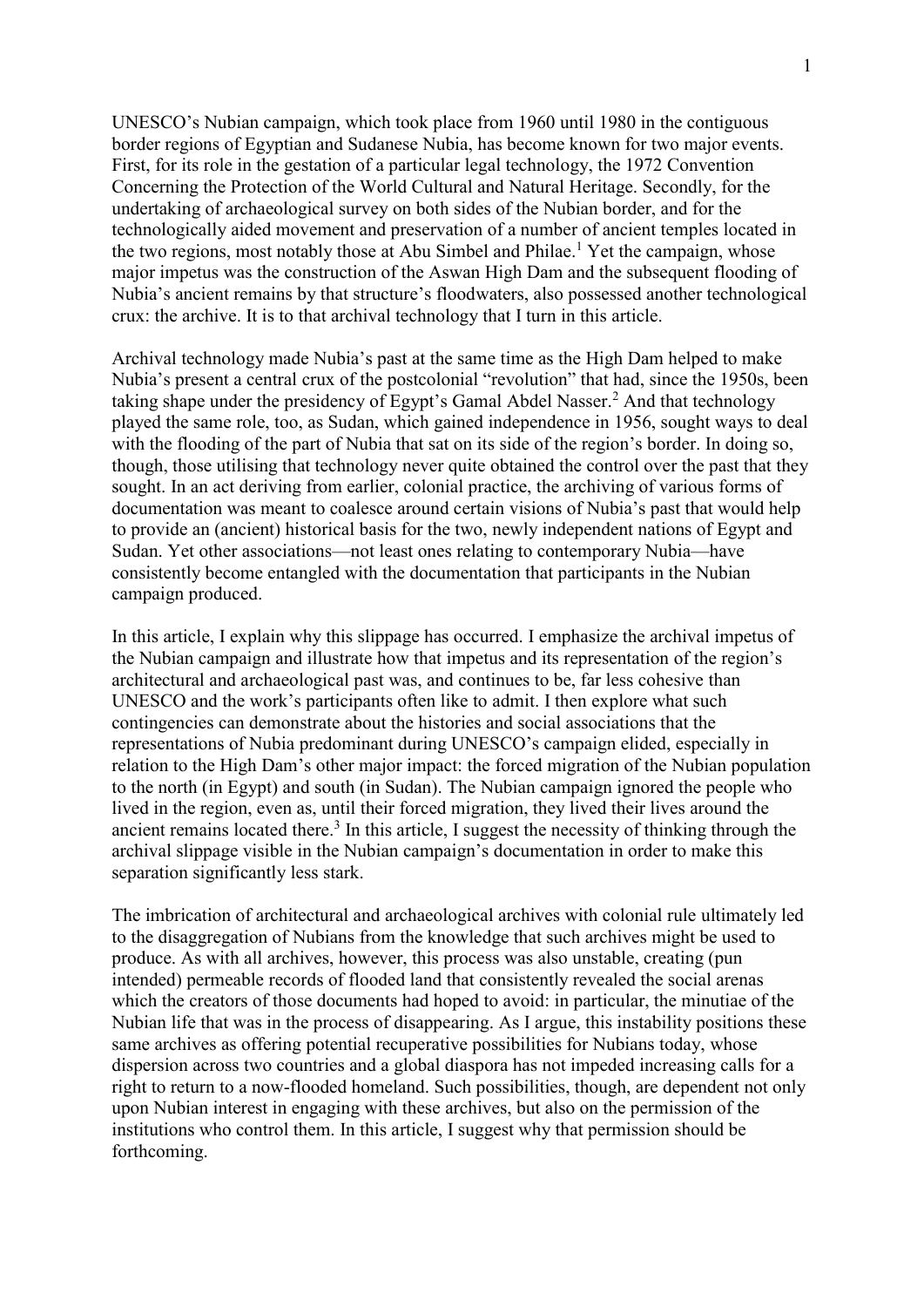### **On the Archive and its Recuperative Potentials**

My perspective here is not entirely original. Egypt, for instance, has recently provided fertile ground for the study of ways in which documentation and archival technology have constituted certain visions and practices related to the past, particularly in the country's colonial era. Christina Riggs has shown how archaeological photography and archival practice have intersected in a way that has enabled photographs to become used as emblematic depictions of discovery and objective fact. For example, she demonstrates how the multiple lives of a particular photographic negative held in archives connected to the Egyptologist Howard Carter illustrate the genealogical complexity behind such representations of scientific success. Providing a micro-history that echoes Ann Laura Stoler's suggestion to 'explore the [archival] grain with care and read along it first',<sup>4</sup> Riggs shows how the mutability of this negative cautions against writing a straightforward and assured history of photography's place in the archaeological archive.<sup>5</sup> By doing so, she also echoes Stoler's caution against accepting 'the notion [in colonial studies] that "granting epistemic warrant is a covert way of distributing power"' without thinking about 'how that warrant was granted, how firmly entrenched, and how much debate accompanied that process',<sup>6</sup> or thinking about 'the assumption that colonial statecraft was always intent on accumulating more knowledge rather than on a selective winnowing and reduction of it'.<sup>7</sup> These, too, are the sorts of processes that interest me here, although particularly in relation to the ways in which they began to overlap with the making of the postcolonial nation-states coalescing in Egypt and Sudan.

As Todd Shepard discusses, the relationship of archival practices with the post-war "era of decolonization" and the foundation of newly sovereign nation-states was—and continues to be—contentious.<sup>8</sup> In the case of Egypt, for example, Omnia El Shakry notes that the situation is no different, and the historian Ibrahim ʿAbduh has described the period of Gamal Abdel Nasser's presidency as possessing a 'history without documents'.<sup>9</sup> El Shakry also suggests, though, that reimagining decolonization 'as an ongoing process and series of struggles' including figures 'bypassed in or excised from traditional archives' provides one way of attending to this situation.<sup>10</sup> Below, I argue that the archives of the Nubian campaign offer one example of how El Shakry's suggestion might play out. After discussing what, exactly, those archives constitute, I demonstrate how the material within them allows the possibility of attending to the work of the substantial unacknowledged number of people in Egyptian and Sudanese Nubia involved with and impacted by the Nubian campaign. Ironically, these people are in fact highly visible within the campaign's records. Following El Shakry, then, the ability to use these archives to understand how, exactly, the wider process of social disaggregation from the work occurred constitutes vital decolonial history.

In this aim, El Shakry echoes the work of the literary scholar Rita Felski, whose recent work on what Paul Ricoeur termed 'the hermeneutics of suspicion' examines what Felski terms *The Limits of Critique* in an attempt to create a scholarly space for the understanding of what might broadly be termed "affective" phenomena: 'empathy and sympathy, recognition and identification, enchantment and absorption, shock and the sublime, the pleasures of fandom and connoisseurship as they shape how and why people read'. By centring these phenomena, Felski hopes to overcome the 'stultifying division between naive, emotional reading and rigorous, critical reading' that she argues has developed in literary studies in particular.<sup>11</sup> I propose, however, that Felski's work obtains equally well to the frustrations and possibilities of imagining 'the vexed archives of decolonization'.<sup>12</sup> From the remains of the archival negative, new sorts of archival positive might be developed.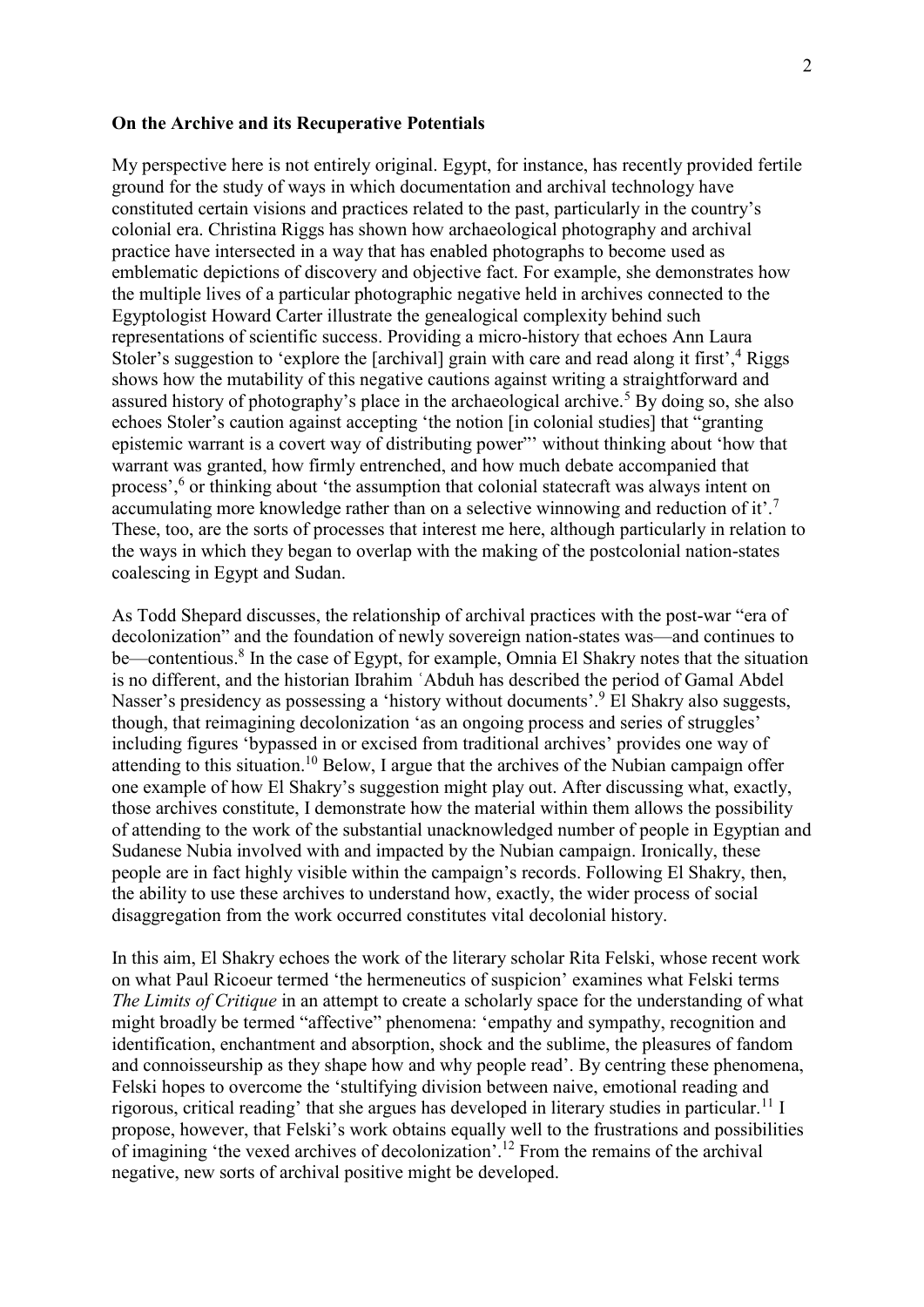Beyond nodding to Riggs, there is a reason for this photographic pun. As I argue below, from aging archival images devoted to the purposes of UNESCO's Nubian campaign, so images devoted to a new aim entirely might come into being; Felski's work constitutes a methodological intervention that enables the reimagining of archives putatively geared towards another purpose entirely. By so doing—and particularly in relation to the lives of the Nubians themselves—that intervention helps to write the lived history of decolonization that the nation-state and its allies did not want to visualize, or perhaps even comprehend. Explicitly influenced by the work of Bruno Latour, Felski's concentration on the relationship between humans and the things with which they associate (texts, images, and ideas, for example) shows how previously unimagined connections and phenomena—the connection of local populations to ancient structures, for instance—can become imaginable.<sup>13</sup>

Working with the archives of the Nubian campaign in this vein, I show how 'rather than [only being encountered in a way that leads to ...] an unravelling of manifest meaning', so those archives, and particularly the photographs within them, might be imbricated in 'a form of making rather than unmaking'.<sup>14</sup> I argue that this process of making highlights the lives of the Nubian population whom UNESCO's campaign ignored, in addition to their relationship not only with that work, but also with the ancient remains to which that work was devoted. The archive can become a recuperative tool. Why, though, might such recuperation be necessary? In Egypt and Sudan, archival practices have long constituted tense (post-) colonial sovereignties, disaggregating various groups of people from the knowledge that such records helped to create.

# **Archiving Egypt**

Egypt's past in particular had long been subject to such acts of dispossession. From Napoleon's Egyptian campaign and its *Description de l'Égypte* onwards, the genealogy of attempts to gather and index the material of that past is wide-ranging.<sup>15</sup> As disciplines like archaeology and Egyptology coalesced around such study, so archival thinking seemed to increase its grip on the practitioners involved with that work. Enmeshed within the world of what Lorraine Daston has termed 'the sciences of the archive', so, too, did those practitioners display varying levels of sovereign hubris. Such sciences, Daston argues, extend around 'practices of collection, collation, and preservation conceived as an intrinsically collective undertaking—and one that extends into both past and future'.<sup>16</sup> In Egypt (as the imbrication of that practice with the Napoleonic campaign makes plain), such archival community was also entangled with the realities of imperial rule, instantiating issues of sovereignty as central to the archive and foreshadowing the later ways in which Nubians were dispossessed from records relating to the place where they lived.

Unsurprisingly, then, such issues were current in the years immediately preceding the Nubian campaign. In the 1920s, as Egyptian nationalists sought to end British control over the country (and as, in 1922, Britain issued a declaration of nominal Egyptian independence), the American Egyptologist James Henry Breasted planned to create a new antiquities museum and research institute in Cairo, backed (like his own Oriental Institute at the University of Chicago) by John D. Rockefeller, Jr. As Jeffrey Abt relates, central to this institute was to be a library 'over two stories high',  $^{17}$  a place which 'conformed with Breasted's scholarly priorities for Egyptology which de-emphasized excavation in favor of epigraphy, interpretation, and publication'. Alongside other projects, the institute would produce 'an architectural survey of ancient Egyptian buildings, a general handbook of Egyptian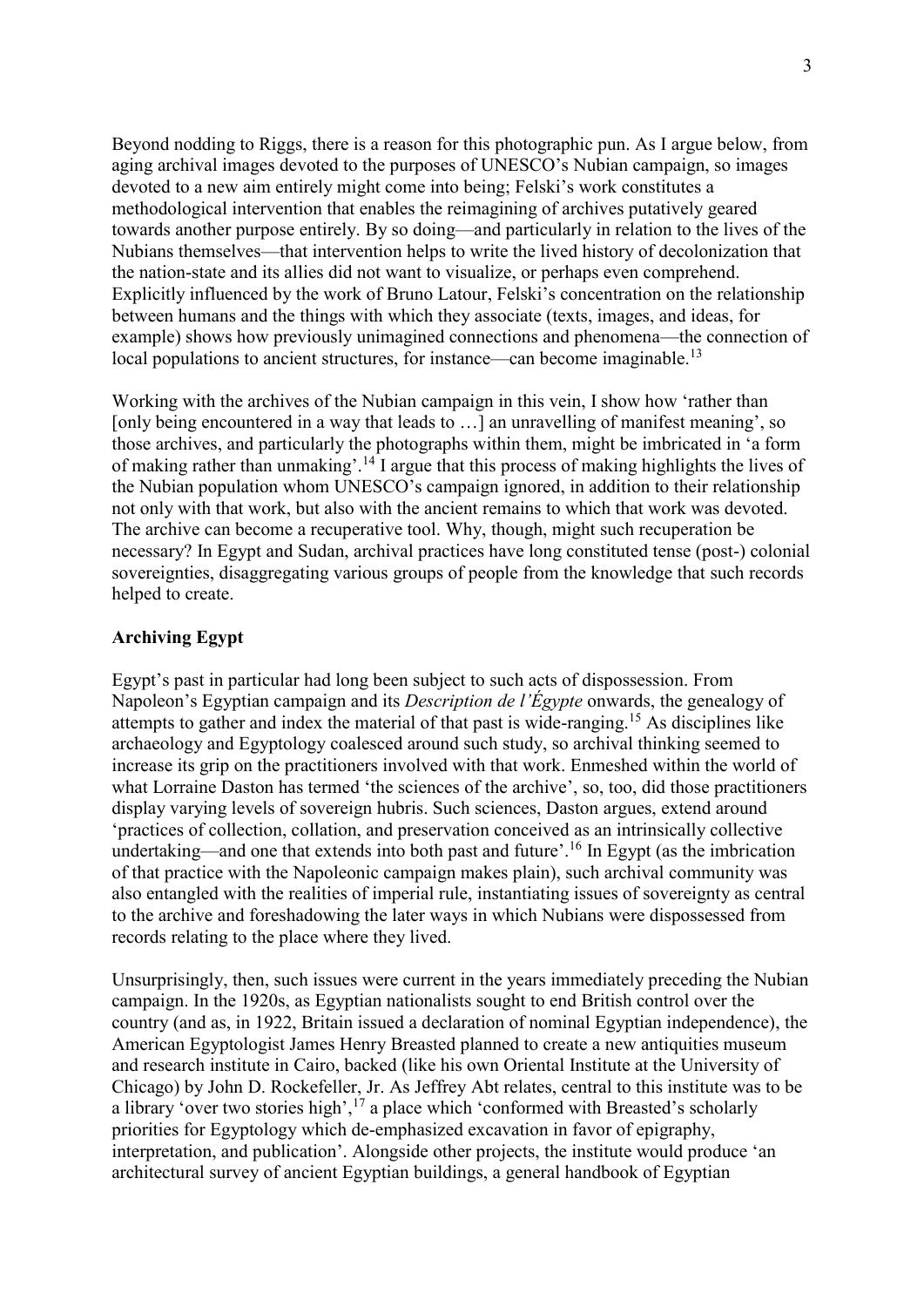archaeology "such as we possess for Greece and Rome", [and] a history of the development of Egyptian hieroglyphs'.<sup>18</sup> Breasted's proposed research institute had Daston's collection and collation of documentation at its heart, a veritable archival outpost.

Breasted, though, conceived of his new institute as a place 'designed to serve the needs of visiting scholars and western researchers and museums', the collective whom he presumed to have the most need of the establishment. Colonial habit died hard and, ultimately, this and a series of other arrogant presuppositions led to the project's failure. Breasted's plans stated that an international commission dominated by foreign Egyptologists was to control the institution, since he perceived Egyptians to be lacking the know-how to run it. When Breasted presented his plans to Egypt's King Fuʾad in early 1926, then, they were turned down. Ahmad Ziwar, the country's Prime Minister, is reported to have said that 'the conditions are absolutely unacceptable, they infringe upon the sovereignty of Egypt!'<sup>19</sup> Breasted wanted to instantiate documentation at the centre of Egypt's past. Unlike certain of his predecessors, however, he could not afford to ignore Egyptian interests in the process of doing so. Sovereignty—in this instance figured through the ownership of, and ability to control, documentary information—mattered.

UNESCO's Nubian campaign rested on this archival genealogy due to the role played in the work by the Centre de Documentation sur l'Égypte Ancienne. That institution was established in 1955 as a collaboration between UNESCO and Egypt's Department of Antiquities. Commonly known as the 'Documentation Centre' (but hereafter referred to as CEDAE), it would quickly become connected to the work in Nubia. Initially proposed in the period just after the Egyptian Free Officers' coup of 1952, the organization, however, drew from earlier sources. The centre was the initiative of Alexandre Stoppelaere, a Belgian artist who had once worked as a conservator for Egypt's pre-coup—and French-run—antiquities department.<sup>20</sup> His 'Centre de Documentation Archeologique et Artistique', imagined as early as 1947, would make an exhaustive photographic survey of the paintings and sculptures of the tombs located on the West bank of the Nile in Luxor in order to make those records available to archaeologists, artists, and the wider public. Stoppelaere argued that this work was necessary due to the destruction caused by atmospheric agents and poorly executed restoration work. But 'above all', he noted, documentation would counter systematic looting, hinting at (although never making explicit) a long-standing and widely circulating trope that suggested that inhabitants of villages surrounding—and, in some cases, on top of—the tombs were antiquity thieves.<sup>21</sup>

Stoppelaere's proposed institution constituted Egypt's colonial-era antiquities world *in excelsis*, separating the Theban tombs from the inhabitants who lived amongst them through the constitution of a particular form of knowledge. And at the heart of the proposed institution was to be a systematized '*fichier archeologique*': an archaeological card catalogue that made such knowledge material. The cards within this catalogue were to be of a standard size, organized according to various themes, and further organized by colour according to what the cards contained: photographs, plans and copies of the texts located on tomb walls, '*notices techniques*' (presumably tomb measurements), and bibliographic details. Alongside this card catalogue would be a photography studio, a dark room, a drawing office, an office for archaeological and epigraphic study, and printing facilities.<sup>22</sup> Not only did Stoppelaere's project draw on the practices of colonial-era antiquities work in Egypt. It also embedded its judgments about what knowledge—architectural, epigraphic—should be valued within the archive's protective disciplinary embrace. Nubia, however, would enable this combination of purposes to reach new heights.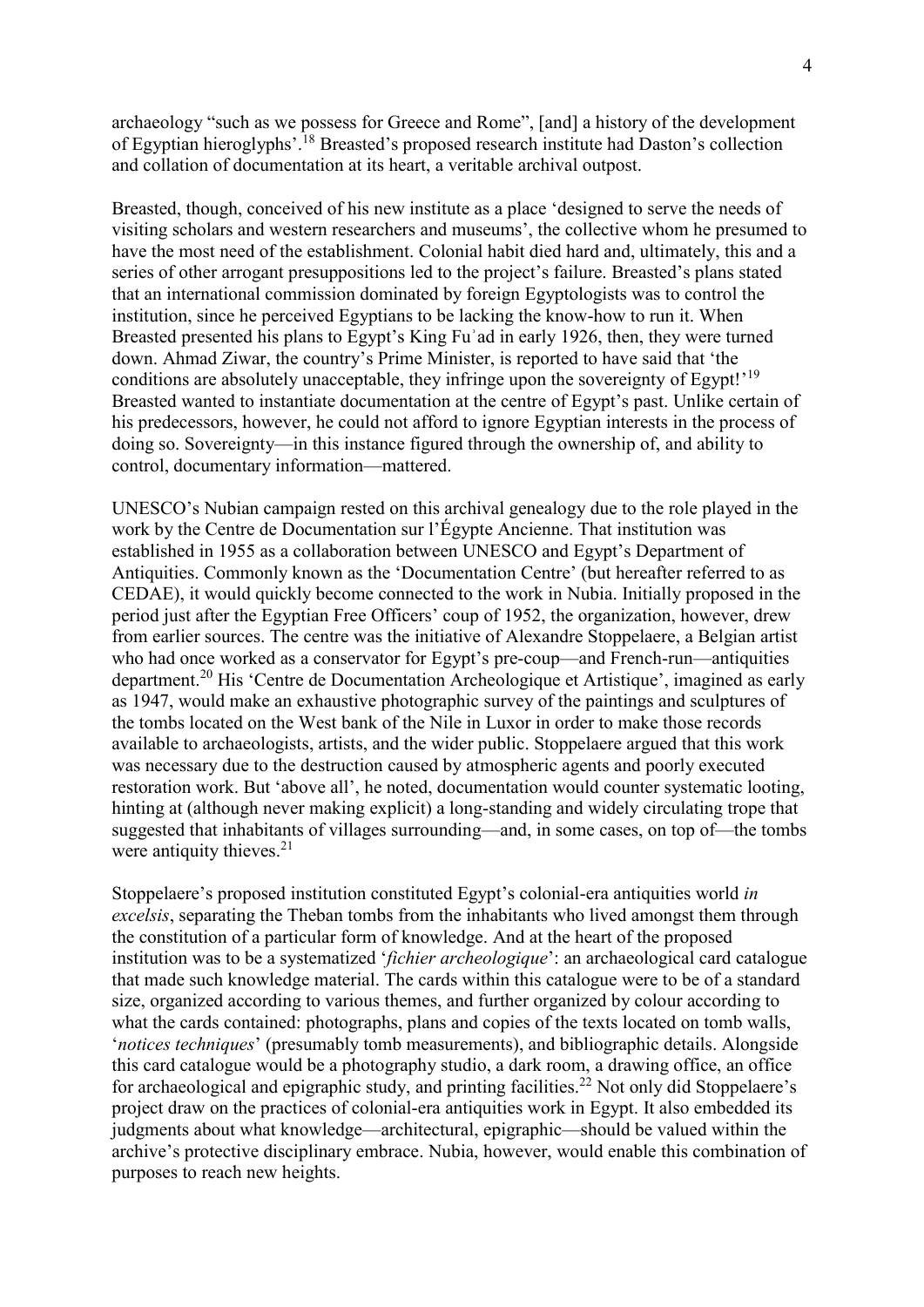## **Documenting Egyptian Nubia**

Egyptian officials were enthusiastic about Stoppelaere's project, not least because it would help direct attention towards the High Dam's consequences. Mustafa Amer, a geographer and administrator who was appointed as the first Egyptian Director of the Department of Antiquities in early 1953, backed the plan, telling UNESCO that he wanted the advice of a foreign expert on the institution's organization.<sup>23</sup> That decision made, Christiane Desroches Noblecourt, an Egyptologist at the Louvre, was employed to consult on the project. Starting her work in Cairo in late 1954, Noblecourt was in Egypt as plans for the construction of the Aswan High Dam began to coalesce. Reporting to Luther Evans, UNESCO's Director-General, Noblecourt described how, at one meeting of the Department's Conseil Superieur des Antiquités, a new topic had 'seemed to impose' ('*paraît s'imposer*') itself: Nubia. Given Egypt's decision to build the Aswan High Dam, Mustafa Amer had raised the necessity of saving the ancient temples located throughout the region in the presence of Kamal al-Din Hussein, Egypt's Minister of Education. Amer spoke with '*le vif sentiment de ses responsibilités devant l'Histoire*' ('the sentiment of one who knew his responsibility to history'), suggesting that the nascent institution's efforts be directed towards recording the temples at Abu Simbel. Noblecourt agreed, not least because the temples were without a '*publication scientifique complete*'.<sup>24</sup> Archival science would come to the rescue.

That decision made, CEDAE seemed to turn the colonial status quo in regard to Egyptian antiquities around. On the face of it, a French Egyptological consultant now assisted Egypt in its aims. Simultaneously, though (and even beyond Noblecourt's somewhat patrician praise of Amer), this apparent moment of change was not quite so simple, especially because Egypt itself possessed ulterior motives in supporting the new institution. In April 1955, Kamal al-Din Hussein wrote a government memo discussing CEDAE. Such memos were idealized and standardized pieces of paper, their authority constituted through the succinct messages that they were meant to convey.<sup>25</sup> By writing one, Hussein indicated not only his investment in the project, but also the investment of his government, which was particularly interested in the possibilities that CEDAE presented for constituting a certain type of Egyptian past. Hussein stated that the new institution could be 'a source for equipping them [Egyptians] with the history of human civilization', noting that Egypt constituted an example of a 'universal civilization' ('*hadāra 'ālamiyya'*), the sort of rhetoric promoted by UNESCO. He also, though, drew on contemporary discourse surrounding the reform of Egypt's peasantry in order to stress that the institution could be 'a means of educating sons of the country', a statement which at least partially nodded to the rhetoric surrounding Luxor antiquity thieves noted earlier.<sup>26</sup>

With CEDAE, colonial-era habit died hard, especially when mobilized together with concerns about the post-coup nation's sovereign property. Hussein noted that 'many antiquities were exported outside Egypt without registration'. And that concern explained why, in Arabic, the proposed institution was to be called the Markaz Tasjil al-Athar al-Misriyya (the Centre for Registering (*tasjīl*) Egyptian Antiquities).<sup>27</sup> Relatively recently, Law No. 215 of October 1951 had finally given Egypt's Minister of Education power to decide whether excavating missions could export antiquities from the country.<sup>28</sup> And in CEDAE's early years, the Department of Antiquities sought to control Egypt's antiquity trade further. In 1957—and in the face of opposition from Cairene antiquity dealers made plain in an article in the magazine *Akhir Saʿa*—the Department prepared legislation attempting to curb the trade, which had flourished until the Suez war; interviewed in the same piece, the dealer Philip Mitry indicated that first Americans, then Germans, represented the business' most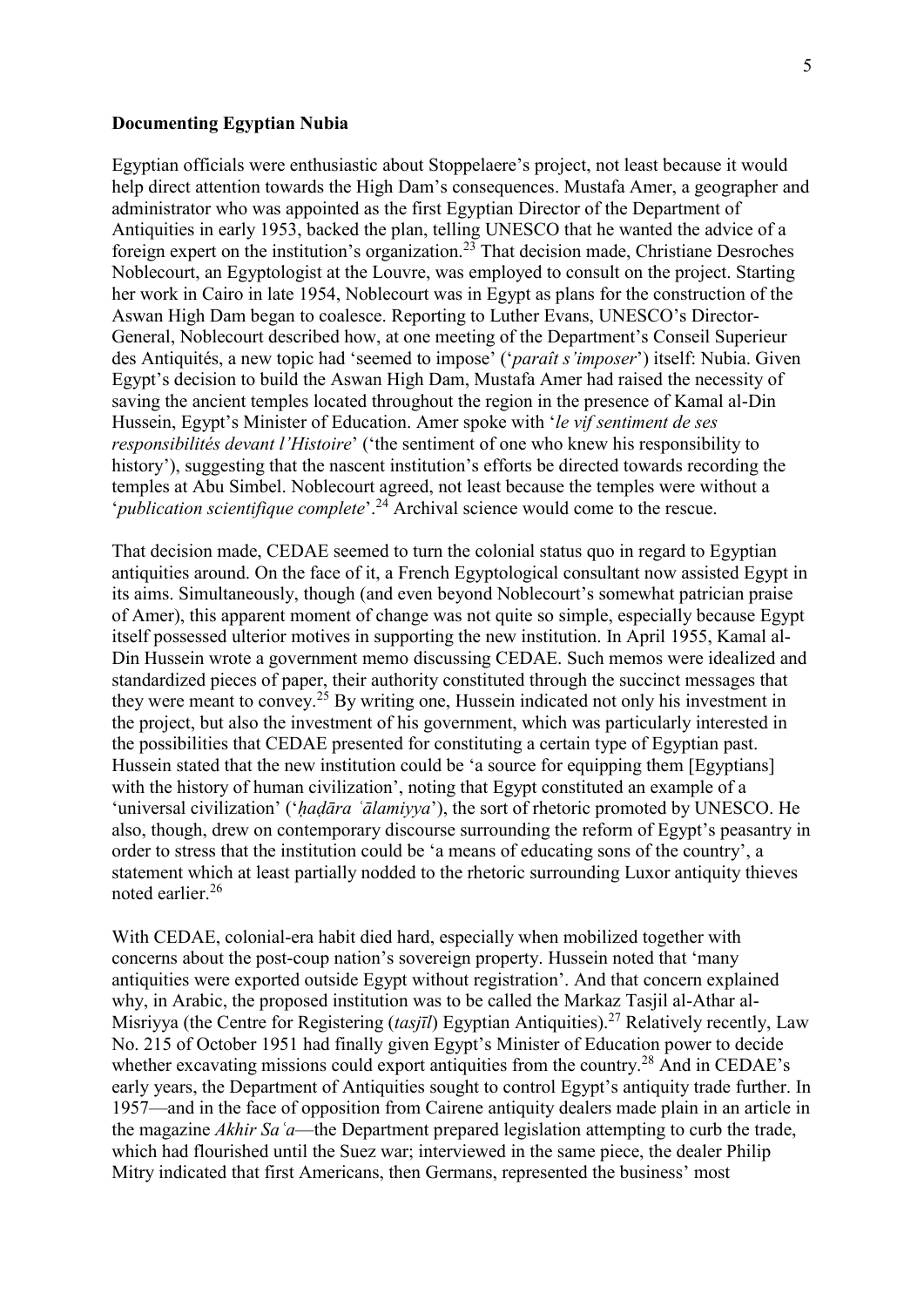enthusiastic customers.<sup>29</sup> The legislation, formulated in the wake of a controversy surrounding an alleged American antiquities smuggler, Charles Muses, suggested that the Department of Antiquities would itself now be responsible for selling ancient objects that came to market, establishing sovereignty over Egypt's past firmly within the state's institutional remit.<sup>30</sup> Establishing CEDAE constituted a different step in the same process of state ownership.

Prompted by the construction of the High Dam, this move also prefigured official attempts, discussed further below, to refashion Nubia and Nubian social life as indivisible with the geographies and social norms of Egypt more generally.<sup>31</sup> In her report on the proposed workings of the new institution, Noblecourt had herself suggested that archaeological missions working in Egypt would have to send the new centre copies of their notes. Those missions working in Nubia, though, would not only have to send the institution copies of any publications that they produced, but also hand over their field notes as and when they were ready; a practice for which the Department of Antiquities said it would provide subventions. Those notes, which would become the institution's property, would also have to be produced in agreement with the techniques and documentary formats used by CEDAE itself.<sup>32</sup> By agreeing to the creation of CEDAE, the Egyptian government could ultimately hope to gain control over and shape Nubia's past in Egypt's image. A colonial concern around antiquities looting was translated into a postcolonial one about the sovereign property of the state.

# <Figure 1>

The records used by CEDAE, meanwhile, indicated how such property might be defined: Stoppelaere's card catalogue made a triumphant return, this time stored inside a building purposefully designed for its study [Figure 1]. Combined with photographs taken by CEDAE's personnel, the cards [Figure 2] continued to emphasize a notion of ancient Egyptian history centred on architectural and artistic appreciation, in addition to the recording of hieroglyphic inscriptions. Alongside a photograph of the 'subject' at hand, a record of the number of the negative relating to it, and an indication where on a plan that negative related to, the cards contained descriptive information about that subject: the name of the 'site', the 'monument' located there, its material, and its date; information that "restored" such monuments in documentary shape. Stoppelaere's value judgments returned in card form. CEDAE, as attuned to the archive and its sovereign possibilities as any other such project in Egypt had ever been, was primed to produce knowledge that pleased some groups, but ignored others entirely.

## <Figure 2>

# **Archiving Sudan, Archaeologically**

Where CEDAE went, meanwhile, others followed; or at least appeared to. As preparations for archaeological work in Sudanese Nubia gathered pace, CEDAE seemed to become the model for another archival institution. In 1959, at the request of the Sudanese government, UNESCO had employed an American archaeologist, William Y. Adams, to analyse aerial photos of the Sudanese side of the Nubian border and estimate the amount of archaeological work that would be necessary in the region.<sup>33</sup> Adams would stay in Sudan until 1966, employed through UNESCO as an expert at the Sudan Antiquities Service in order to oversee archaeological survey work and the numerous foreign missions who came into the country to excavate Nubian sites. As part of this work, Adams (working with his wife, Nettie) set up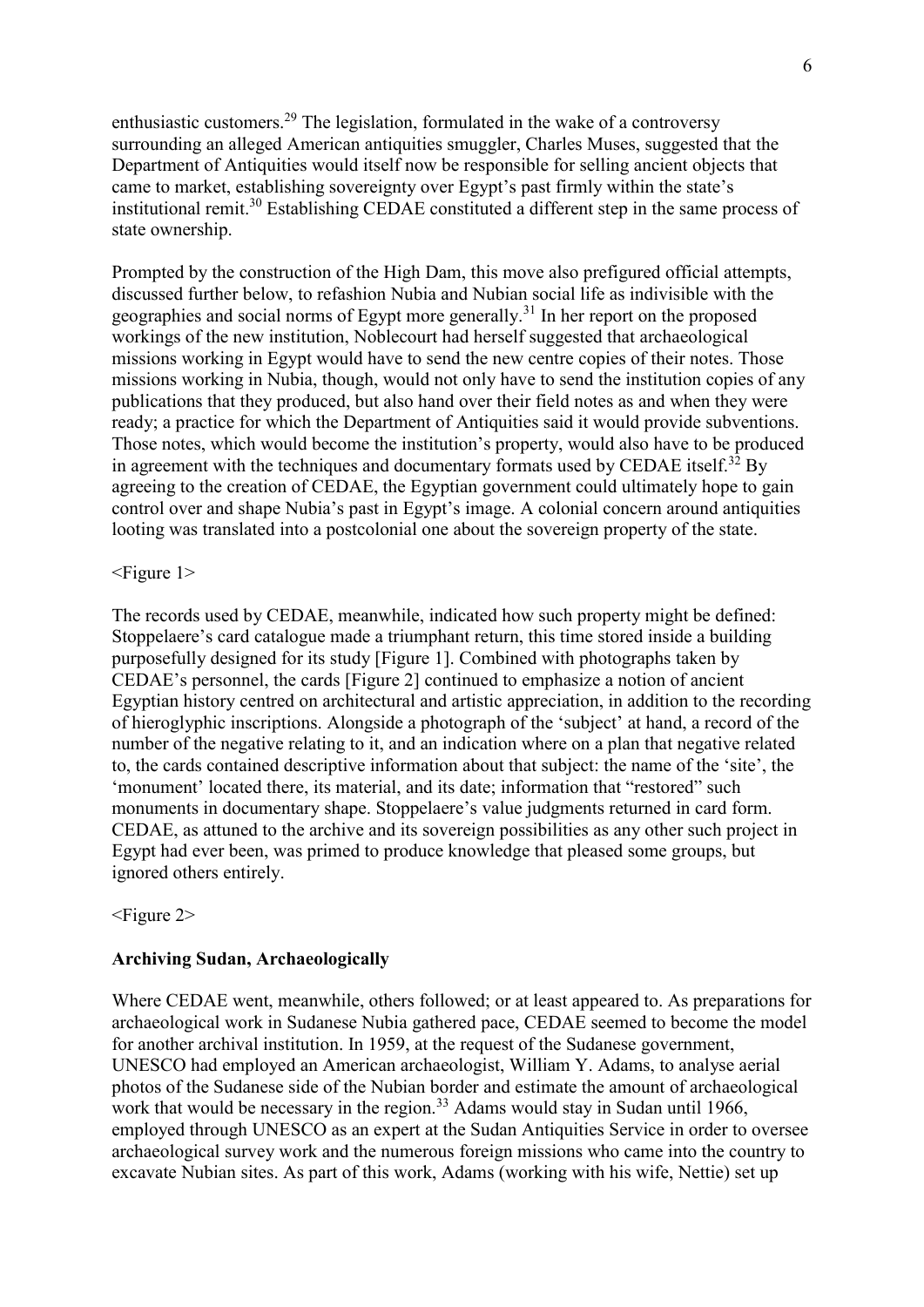another 'documentation center' in Wadi Halfa Museum, which, since 'it had not functioned as one for a long time', doubled as a field office. As Adams relates:

Apart from the offices of the Sudan's only inspector of antiquities and his clerk, Gamal, the museum was used solely for equipment storage. We took over one of its largest rooms for our documentation center, as we liked to call it, and here we installed our site files, our aerial mosaics (mounted on the wall), and our stereographic and drafting equipment. Another room was fitted with shelves to accommodate our archaeological finds, and a third eventually became our darkroom.<sup>34</sup>

## <Figure 3>

Under Adams, Sudan received its own version of CEDAE. Rather than that institution's concentration on architecture and epigraphy, however, for Adams the priority seems to have been the translation of information into a particular form of archaeological data: the Sudanese 'documentation center' concentrated on the archaeological sites surveyed and excavated by Adams and others during the campaign. Given his role as an archaeological consultant and his background in archaeological survey, this concentration was perhaps inevitable. In a polemic that was, to all outward appearances, quite mild, Adams later wrote that 'I brought the familiar orientations of the anthropologist and the prehistorian to a field that had previously been wholly dominated by Egyptologists'.<sup>35</sup> But such diffidence obscured a way of doing things that was self-consciously different from the methods of CEDAE, creating a form of archaeological archival sovereignty over the past. Adams notes that 'as the foreign expeditions left, one by one, at the end of their seasons, we got from them as much documentation as they would give us in regard to their work and entered their sites into our files along with our own'.<sup>36</sup> Processed in this way, the information collated within this Sudanese documentation centre constituted an attempt to shape the newly independent country's past in a particular sort of image, entangling Sudanese sovereignty with a certain form of archaeological knowledge derived, in particular, from survey work in the United States. 37

#### <Figure 4>

There was little time for architectural description in (the soon-to-be-flooded) Wadi Halfa. Site register cards from the time of the campaign suggest that the priority was to systematize knowledge within the newly independent nation-state's archaeological bounds. For example, the card [Figure 3] for a site in the district of Argin places the site—given the code by its Spanish excavators of SAX—within a registration system developed for Sudanese Nubia: SAX became 6-B-1.<sup>38</sup> Meanwhile, key archaeological details like 'Type Site' are recorded, along with 6-B-1's 'Excav.[ation] Record' and published bibliography. The card is itself tied to a larger 'Site Register', which indexes the site alongside others in the vicinity and details of the aerial photos to which it is connected [Figure 4]. And such descriptions are themselves tied to cards recording details of the objects found at sites [Figure 5]. The concentration on the site's place within a series of maps [Figure 3] is similar to that of CEDAE. But the difference in interest to the Egyptian documentation centre, and the connected difference in conceptualization to what a past for newly independent Sudan might constitute, is clear. As discussed below, however, the vagaries of such information would later continue to tie these two institutions together through the way in which they both privilege specific forms of access to knowledge.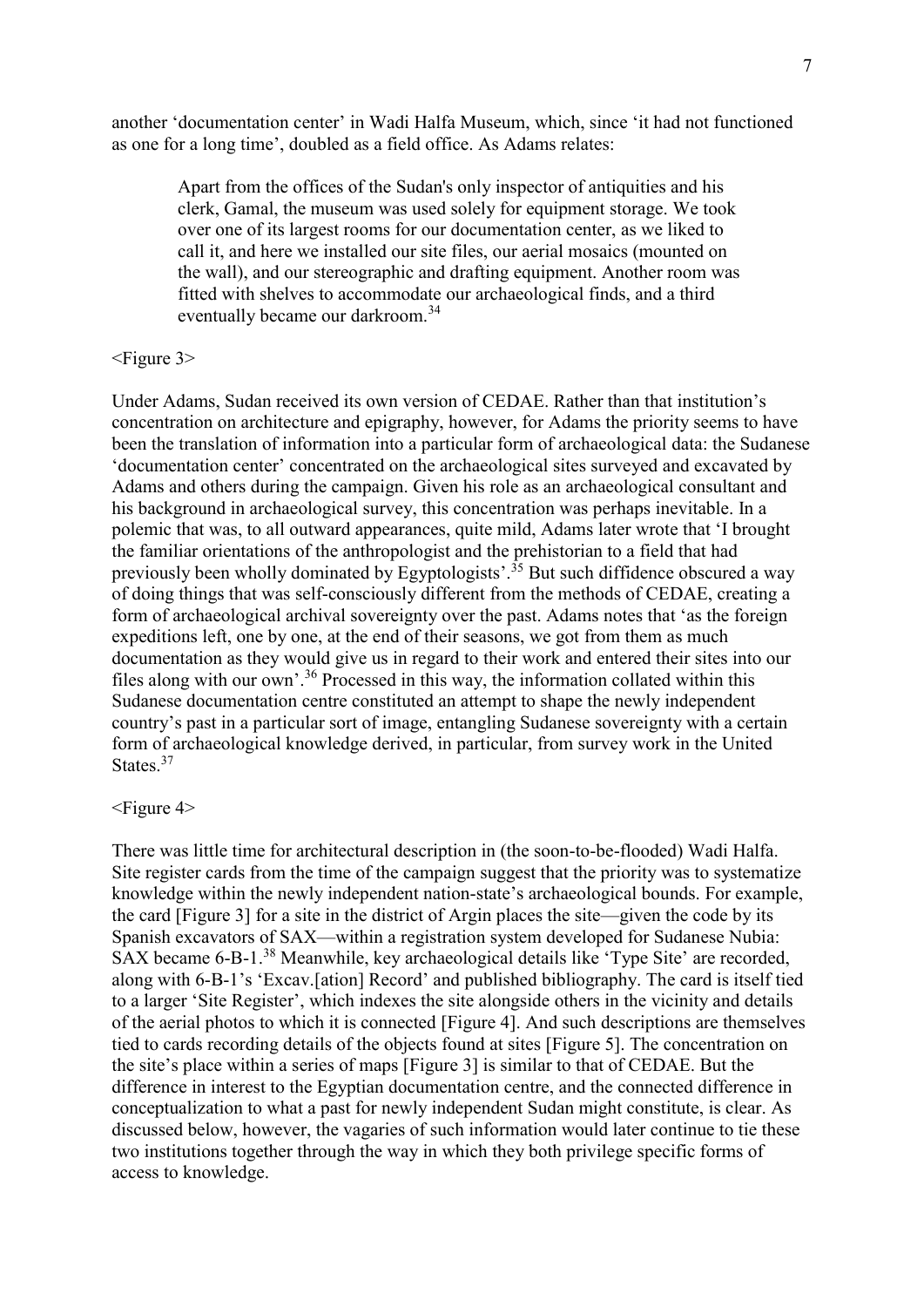#### $\leq$ Figure 5 $>$

## **Ethnographic Illogic**

Privileged knowledge developed in other ways, too. The archival knowledge constituted on behalf of UNESCO was to be kept separate from the forms of documentary knowledge accumulated about the Nubians themselves, disaggregating past from present and future, and constituting a temporal and epistemological break that never quite settled. This break appears consistent with contemporary coverage of the Nubian migration enforced by the High Dam's construction: enmeshed within discourses of social and technological development, the Nubians became symbolic of national postcolonial futures, not pasts, and stories about their migration emphasized the progressive nature of the act [Figure 6]. Yet as initial plans for the campaign had taken shape, Tharwat Okasha, Egypt's Minister of Culture, had told J. K. Van der Haagen, head of UNESCO's Division of Museums and Historic Monuments, that ethnographic attention should be paid to the Nubians. At least initially (and at least on the part of one minister), there was no lack of desire for this doomed population to be left out of the international organization's equation. UNESCO's Jean Thomas, however, objected that Okasha's suggestion was 'illogical' ('*illogique*'), because his organization's interest in Nubia related to monuments and not men ('*puisqu'il s'agit des monuments et non pas des hommes*').<sup>39</sup> Making that statement, Thomas made distinct two categories of (architectural/archaeological and ethnographic) knowledge. He also paved the way for an institutional definition of heritage that would not embrace less monumental concerns until UNESCO promulgated its 2003 Convention for the Safeguarding of the Intangible Cultural Heritage.

### $\leq$ Figure 6>

As a result of this disaggregation of monuments and people, the forms of ethnographic work that took place as the High Dam was built employed a particular form of documentation unrelated to ancient remains. In Egypt, for instance, the Ford Foundation funded the Nubian Ethnological Survey (based at the American University in Cairo) from 1961 until 1964, the year when the first phase of the High Dam was completed and the Egyptian government moved the Nubian population to the newly constructed area of New Nubia (al-Nuba al-Jadida). New Nubia, located just north of Aswan at the town of Kom Ombo, was a selfconsciously modern planned settlement and a symbol of what the nation could achieve, firmly placing Egypt's Nubians within the state's reach as a cohesive community. The Nubian Ethnological Survey echoed this conception. As a retrospective volume discussing the work makes clear, that survey was inevitably 'conceived and conducted within a framework of the anthropology of the late 1950s and 1960s … with an emphasis on the bounded community … [and] strongly influenced by British structural-functionalism'.<sup>40</sup> The Nubian Ethnological Survey also had a strong applied element, influenced by developmentthinking and by contemporary attempts to remake Egyptian society more generally. 'The [Egyptian-American] team argued that the Nubian experience should not be allowed to disappear and that the lessons of that variant for social theory should be recorded'. Simultaneously, the survey 'was intended to facilitate the process of resettlement as administrators and others were apprised'.<sup>41</sup>

In Sudan, too, work on documenting the life of the Nubian population was to a great extent directed towards facilitating the process of resettlement. Hassan Dafalla, the government official in charge of Wadi Halfa district, oversaw the migration of Sudan's Nubian population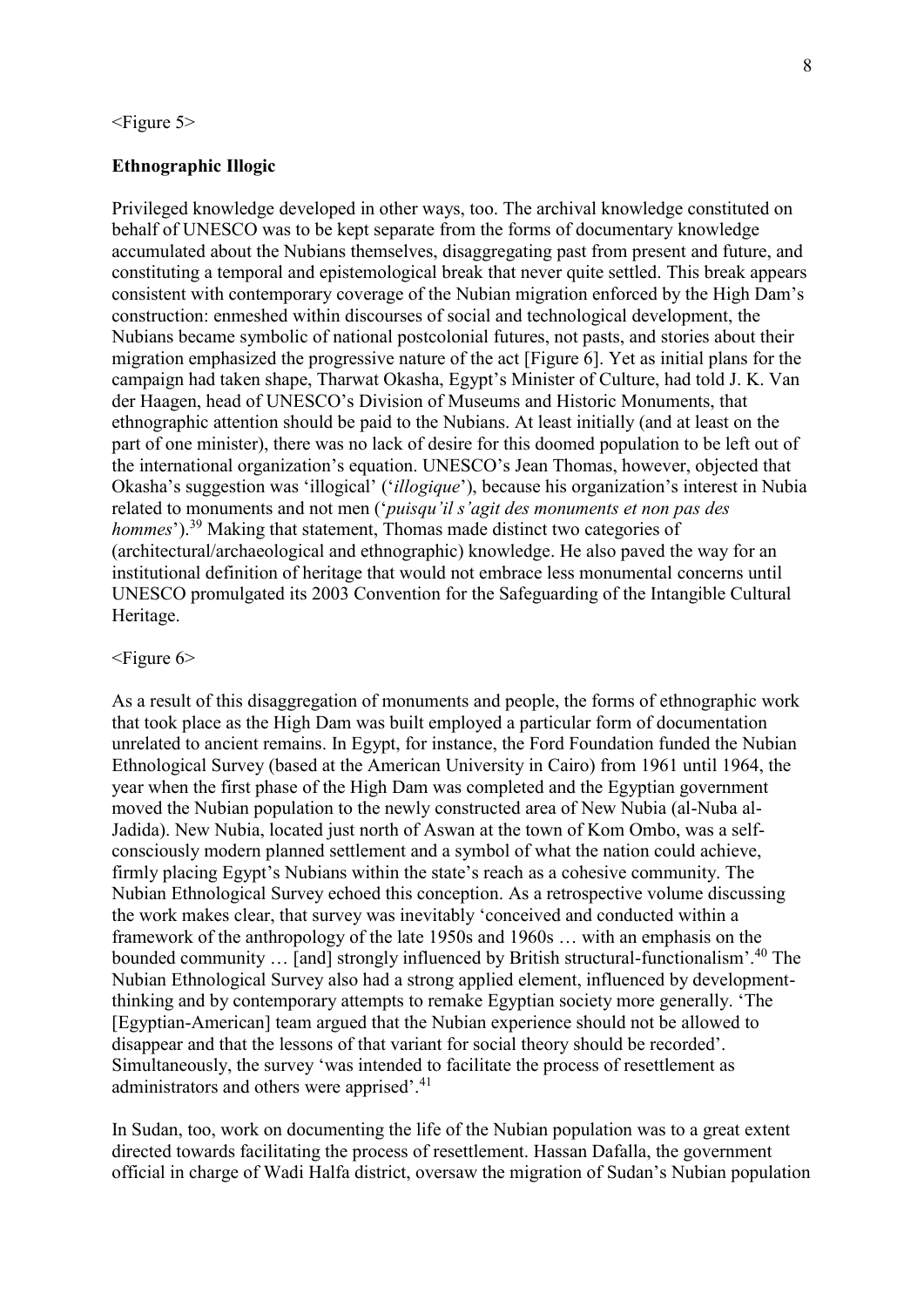to the area of Khashm El Girba on the Atbara river in the country's east, where a major irrigation scheme was underway connected to the construction of another new dam.<sup>42</sup> Early in this process, during January 1960, 'a ministerial decision was taken directing the Department of Statistics to carry out a series of social and economic surveys in the affected area'. As Dafalla noted, 'the object was to collect information which would be useful for the emigration and the resettlement of the displaced inhabitants'. Thus, the surveys collected statistical information about 'population, dwelling houses, furniture, household equipment and baggage in Halfa town; livestock in the town; furniture and livestock in the area (a sample), and sample surveys of income and expenditure and diet'.<sup>43</sup> Dafalla himself simultaneously 'appointed seven committees for the enumeration of date and fruit trees in the area, presided over by administrative officers experienced in fieldwork'.<sup>44</sup> Articulating with the wider statistical concerns of the Sudanese government,<sup>45</sup> such survey work documented a present separated from the past, creating a temporal boundary which never quite stabilised.

Indeed, other work made clear that this temporal break was not quite so straightforward—and emphasizes that criticism of UNESCO's campaign for ignoring the Nubian population is not simply built on an anachronistic view of what such an event might have been. Again from 1961 until 1964 (and overlapping with Dafalla's work), the Sudan Antiquities Service employed two German anthropologists, Andreas and Waltraud Kronenberg, to document the Sudanese Nubian population. The Kronenbergs followed a method that made use of 'the traditional ethnographic and the structural-functional approach', to a great extent echoing Egypt's Nubian Ethnological Survey in the emphasis 'on the study of dynamics in a changing society'.<sup>46</sup> Simultaneously, however, the Kronenbergs concerned themselves with 'anthropological analysis … considered in the light of a people's past as revealed by historical and archaeological evidence'.<sup>47</sup> As the Kronenbergs seemed to acknowledge, the past, present, and future of Nubians could not be subdivided for the postcolonial era, even as another related publication on *Nubische Märchen* (Nubian Fairytales) seemed to reduce Nubian life to the status of the compilation of folkloric stories, $48$  and even, too, as their ethnographic work often attended to this temporal jumble using the racial category of "survivals".<sup>49</sup> And it is this sort of temporal contradiction that would increasingly come to haunt the archives of UNESCO's Nubian campaign. Much as any sort of clean break between the colonial and postcolonial "periods" was non-existent, so, too, did archives of Nubia come to display their own temporal contingencies. A science of the archive might well conceive of a 'collective undertaking … that extends into both past and future'. But such collectives also conceive of the past and future as realms that they can control.

## **Slippage, Archival and Social**

It is in respect to this very permeability, however, that I argue that the sort of imaginative and recuperative work outlined by El Shakry and Felski becomes not only possible, but also necessary. As has become clear, the archives of UNESCO's Nubian campaign have revealed from their beginning associations much wider than the ones that their creators claimed they possessed. Such records were never simply about archaeology or ancient architecture, even as institutions like CEDAE and the Sudanese Department of Antiquities suggested that they might be. Consequently, through the additional associations that they hold, these same archives call into question the purity of the knowledge that, following Daston, they claim to collate and preserve. Through their existence, these archives create something else entirely: Felski's 'form of making rather than unmaking' given material form.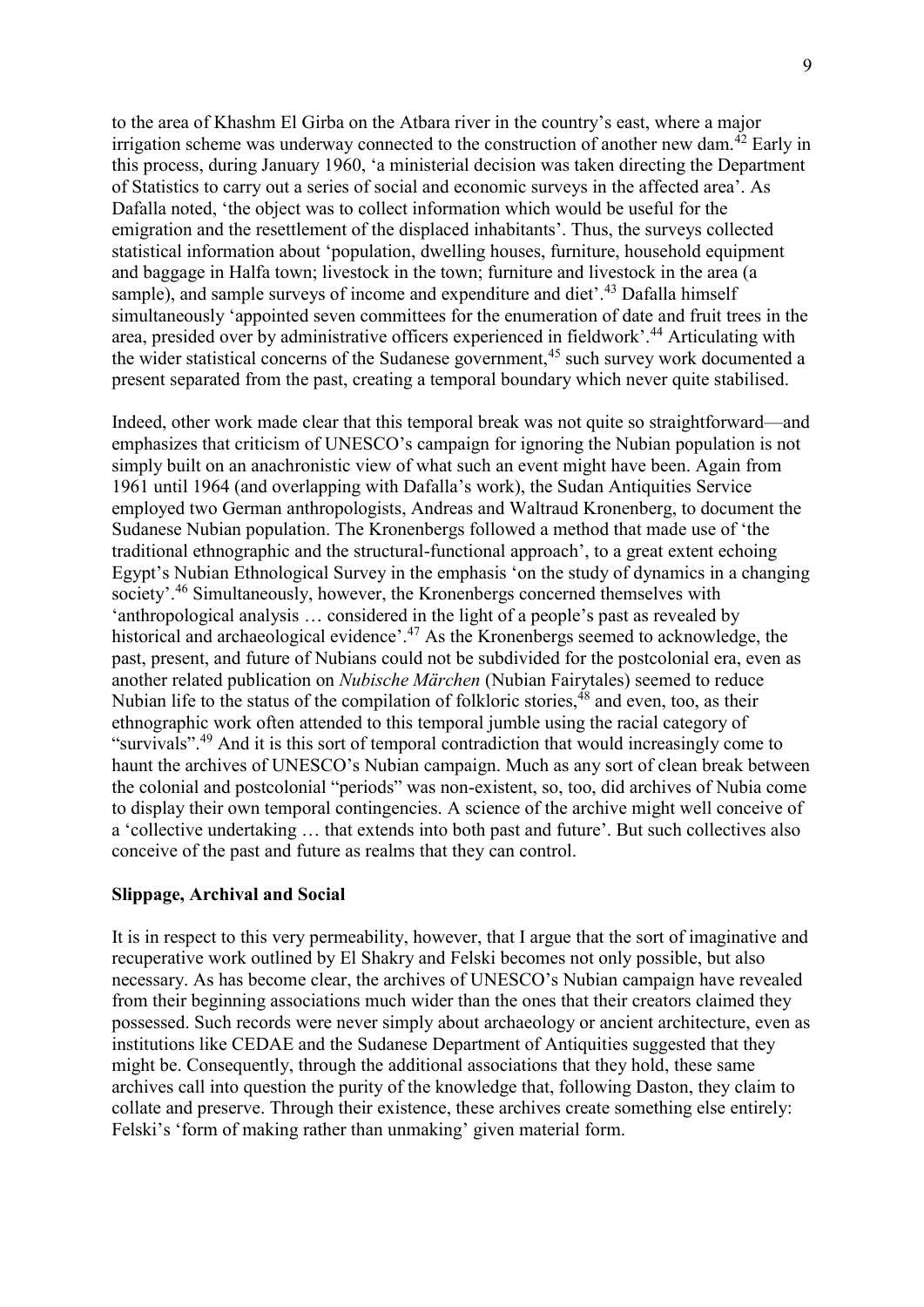This process is not, as it currently stands, positive. The archival work of the Nubian campaign was primed to produce significant problems in terms of who might obtain access to the records that had been created, and did so. For instance, when they finished their work in Sudan, William and Nettie Adams 'still hadn't put a line on paper in the way of our final report'. They also worried that 'at the time there was no prospect that anyone else would ever write those reports, or that the Sudan would have the financial resources to publish them'. Given that situation, Thabit Hassan Thabit, Director of the Sudan Antiquities Service, 'invited me to take with me all the documentation from the digs—every field note, map, photograph, site register card, and artifact card—leaving in Khartoum only the artifacts themselves'. Consequently, Adams took 'the whole documentation center' to 'my attic office in Kentucky'.

In retrospect, this act represents an astonishing transfer of sovereignty, donating the records of a past already enfolded within a certain form of knowledge to an international representative of that knowledge's definition. Later, events became perhaps more astonishing still. As Adams noted in 2009, 'only in the past year has it [the documentation center] been transferred to the Sudan Archaeological Research Society in the British Museum, which in the intervening years has published all the long-delayed reports'.<sup>50</sup> The archives of Sudanese Nubia's past sit in the midst of a much wider set of social and political associations than their origins might suggest. Far from pure, those archives are indicative of any number of tense sovereignties as knowledge putatively created in and for the post-colony has been physically moved both to the former imperial metropole and to the country, the United States, that took on a new, quasi-imperial role in the second half of the twentieth century. As claims of archaeological expertise remain embedded within certain spaces, so it has proven impossible to separate those spaces from the archives that their citizens helped create.

CEDAE, meanwhile, suffers issues surrounding access in a different way. The material produced at the institution has become ever more securitized. CEDAE no longer exists in its own building, but instead has been moved to a room in an office of Egypt's now-Ministry of Antiquities in Cairo. Entering that room requires not only permission from the relevant authorities, but also the payment of a sum in Egyptian pounds. The implication—in a state which has increasingly been asserting physical and intellectual ownership over antiquities, and whose security apparatus also carefully controls who can access archives—is that the cards are sensitive, containers of privileged information (as, too, is other material held by the institution, access to which is equally restricted). Architecture and epigraphy, much as they had done when CEDAE was founded, continue to be linked to demands of sovereignty and security. As Egypt's post-2011 (and especially post-2013) history has resulted in increased securitization, it seems unlikely that this situation will change any time soon.

Coupled with the increasing outspokenness of Nubians themselves, this situation constitutes an issue of ethical urgency. Who is the arbiter of the archives of the place where Nubians once lived? This question has historical underpinnings dating from long before UNESCO's Nubian campaign. Since the time of the construction of the original Aswan Dam at the turn of the twentieth century (and its heightening both from 1907 until 1912 and from 1929 until 1933), Nubians have been embroiled in a process of imperial and state-backed irrigation engineering that has led at various points to the flooding of their land and forced movement of their settlements, in addition to a process of economic migration in which they have travelled to cities like Cairo and Alexandria to work as servants. A population actually comprised of several ethnically and culturally distinct groups whose settlements spread across a region straddling the border of British-controlled/occupied Egypt and the Anglo-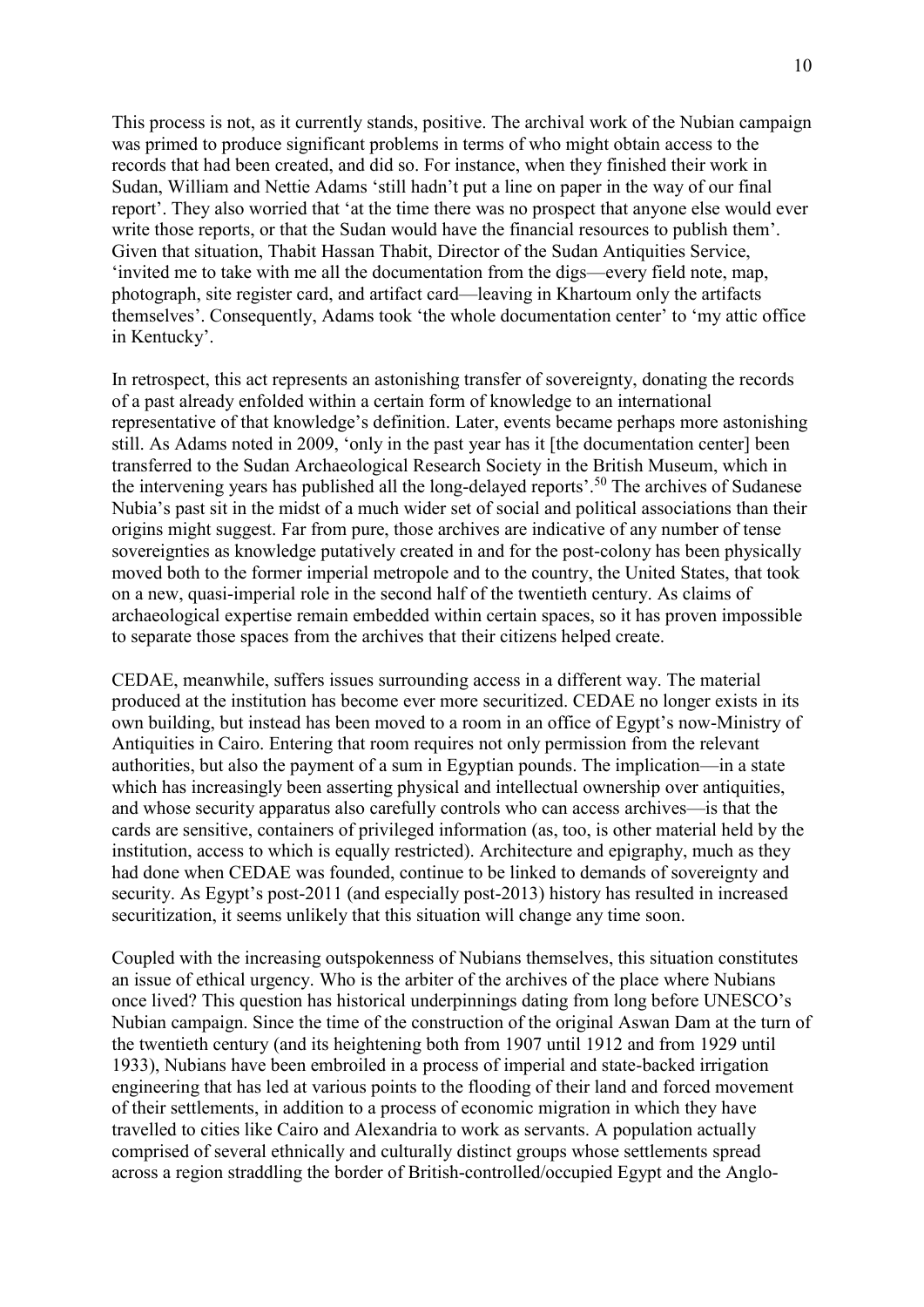Egyptian Sudan, the Nubians long ago seemed to lose the possibility of speaking for themselves in the face of official policies, even as they were occasionally organised into committees with exactly that job.<sup>51</sup> This process of dispossession was only heightened by the construction of the Aswan High Dam. Unsurprisingly, the High Dam helped lead to the official solidifying of Nubian identity as the two newly independent nation-states that the dam's floodwaters would impact decided how to deal with the mass Nubian migration that those floodwaters would necessitate. Equally unsurprisingly, however, that official action was never entirely successful.

As a result, and as Maja Janmyr notes when discussing Egypt, what it means to be "Nubian" is complex, even as Egypt and Sudan might like to suggest that the opposite is the case. Nubians have become 'dispersed both abroad and across Egypt; they live in larger cities and in more than 50 different Nubian villages, most of which do not remain in their original locations; and importantly, some Nubians may not self-describe as Nubian, but rather as Egyptian, Egyptian-Nubian or any other label of self-identification'.<sup>52</sup> Despite this diversity, however, since the turn of the millennium Nubian activists have increasingly mobilized within Egypt's contested political space, using discussions around the country's 2014 constitution to demand not only 'the right to return to the land of Nubia' but also that Nubians should 'be consulted in the decision-making process for development of their land'.<sup>53</sup> A similar struggle has been taking place in Sudan,<sup>54</sup> where the decision to force Nubians to migrate to Khashm El Girba had in fact already caused large-scale demonstrations in Wadi Halfa in 1960.<sup>55</sup> Ironically, during the migration caused by the construction of the High Dam, development—aided by functionalist ethnographic documentation projects came to be seen as 'a right [fuelled by Nasserist rhetoric] that today remains unfulfilled and therefore constitutes the basis of a discourse that is being appropriated to justify return'.<sup>56</sup> And through its imbrication with that migration and its material separation of Nubia's past from Nubians themselves, UNESCO's campaign and its archival technology have played a clear—and ethically dubious—role. When accessible, though, such archives offer a means of reconnecting past, present, and future, a temporal reconstruction that perhaps offers some form, however piecemeal, of positive outcome. By way of conclusion, I therefore suggest that thinking through the archive can help to enable ways of addressing the ethical issues that UNESCO's Nubian campaign is entangled with.

## **Conclusion: Archiving Nubia, Ancient or Otherwise**

#### <Figure 7>

Thinking through Nubian archives, 'making rather than unmaking' can have positive effects. Take the records contained on the first floor of the Deutsches Archäologisches Institut Kairo (DAIK). Inside a large filing cabinet [Figure 7] sits the photographic documentation of various pieces of work carried out by, or in collaboration with, the DAIK: archaeological and architectural research undertaken over many decades. In one of the drawers of the cabinet are records related to work carried out at the site of Kalabsha during the Nubian campaign. Kalabsha was the location of a temple dedicated to Mandulis, built during the reign of the Roman emperor Augustus. Working from 1961 until 1963, a team led by personnel from the Federal Republic of Germany took the structure apart, reassembling it around 50 km to the north on an island ("New Kalabsha") located just south of the High Dam, where it formed part of a cluster of other relocated temples [Figure 8]. The DAIK was involved in the work as one of the institutions who made up that mission, the others being the Federal Republic of Germany's Foreign Ministry, the Deutsche Wirtschaftsförderungs- und Treuhand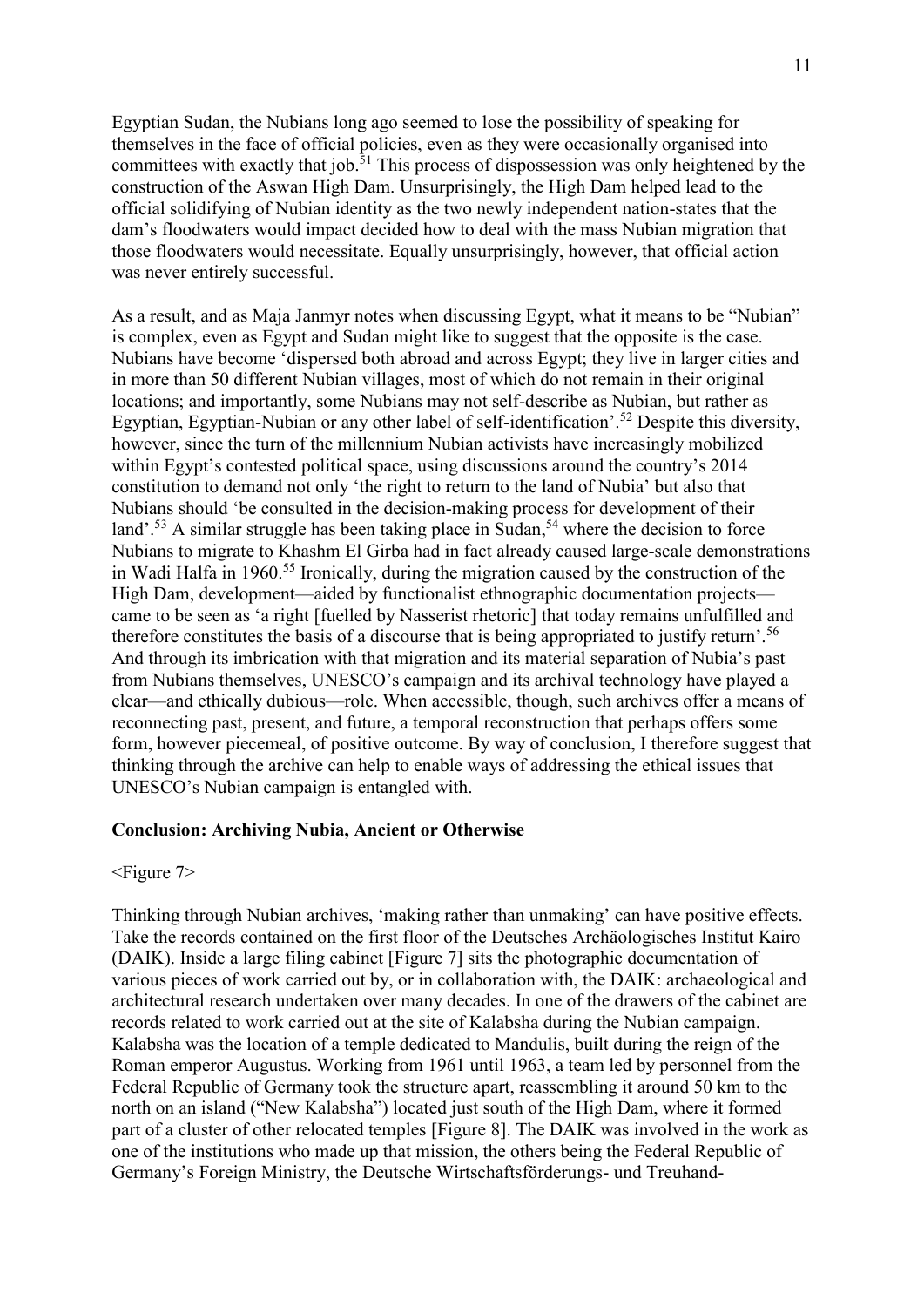Gesellschaft (the Ministry's agent), and the German engineering firm Hochtief.<sup>57</sup> And as befitting a representative of such a 'science of the archive', the archaeological institution saw fit to keep at least some of the records of the work at Kalabsha for future reference.

#### $\leq$ Figure 8>

Indeed, the physical act of viewing those records embeds them within the conceptual space outlined by Daston. Pulling the filing cabinet draw outwards, one flicks through photo after photo of the Mandulis temple's evolution from cohesive structure to piecemeal collection of blocks, and then views the edifice reassembled in "complete" form again. The sense is of a puzzle being completed in front of the eyes, an objective record of how a group of people, as Daston might have it, collected, collated, and preserved Kalabsha's Mandulis temple—and made sure that others within this self-defining collective of scientists could later check to see how they had done so. Coupled with a publication that provides a warts-and-all (but nevertheless teleological) account of the work at the site, the photos present a way of checking how that group triumphed over considerable practical adversity. G R H Wright's *Kalabsha: The Preserving of the Temple* indicates that it is 'a detailed recital of the technical difficulties [at the site] and the measures adopted to deal with them', simultaneously noting that 'it is hoped to render the lessons learned …widely accessible for reference' (notably incorporating some archival material within the publication as it does so). The archived photos only further this reference model, the past of the past preserved for similar endeavours in the future, especially when viewed in relation to Wright's book: 'attention to ancient monuments becomes ever increasingly a normal concern for society', as he puts it.<sup>58</sup> Through viewing and handling images of what happened at Kalabsha and thinking through those images in terms of the wider textual assemblage within which they sit, the (archaeological) science of the archive lives.

#### <Figure 9>

The DAIK's photos, though, also possess other associations. In particular, those photos reveal that the Nubian campaign never took place removed from wider forms of social life, despite UNESCO's best efforts. Never foregrounded, but always present, Nubian life courses through the photos of the work at Kalabsha. In particular, the contemporary settlement next to the site—which lent the site its name and was left, after the temple's removal, to be submerged by the High Dam's floodwaters—stands as a fixed point of reference in regards to the process of structural disassembly as it took place. The science of the archive comes undone as life itself courses through its boundaries. In one photo [Figure 9], for instance, a group of (unnamed) men are pictured at work deconstructing the temple, waiting for a crane to lift the next block from the structure. The focus is on them and the action in which they are involved. Yet, to the rear, uncentred and assumed to be of secondary importance, stands part of the settlement of Kalabsha itself, its presence a reminder that the temple was never removed from its context as successfully as publications describing the work might suggest. In another image [Figure 10], the connection of settlement with process is again abundantly clear. Captioned as depicting the '*Verlegungsarbeit*' ('transfer work') that took place at the site from 1962 until 1963, the photograph again centres the temple itself, describing the structure's geographical location 'fifty kilometres south of Aswan' and noting that it (rather obviously) is submerged; still a function, at the time, of the Nile's annual flood. But behind the centred structure again lies the settlement of Kalabsha itself, obscured and distant, but nevertheless visible.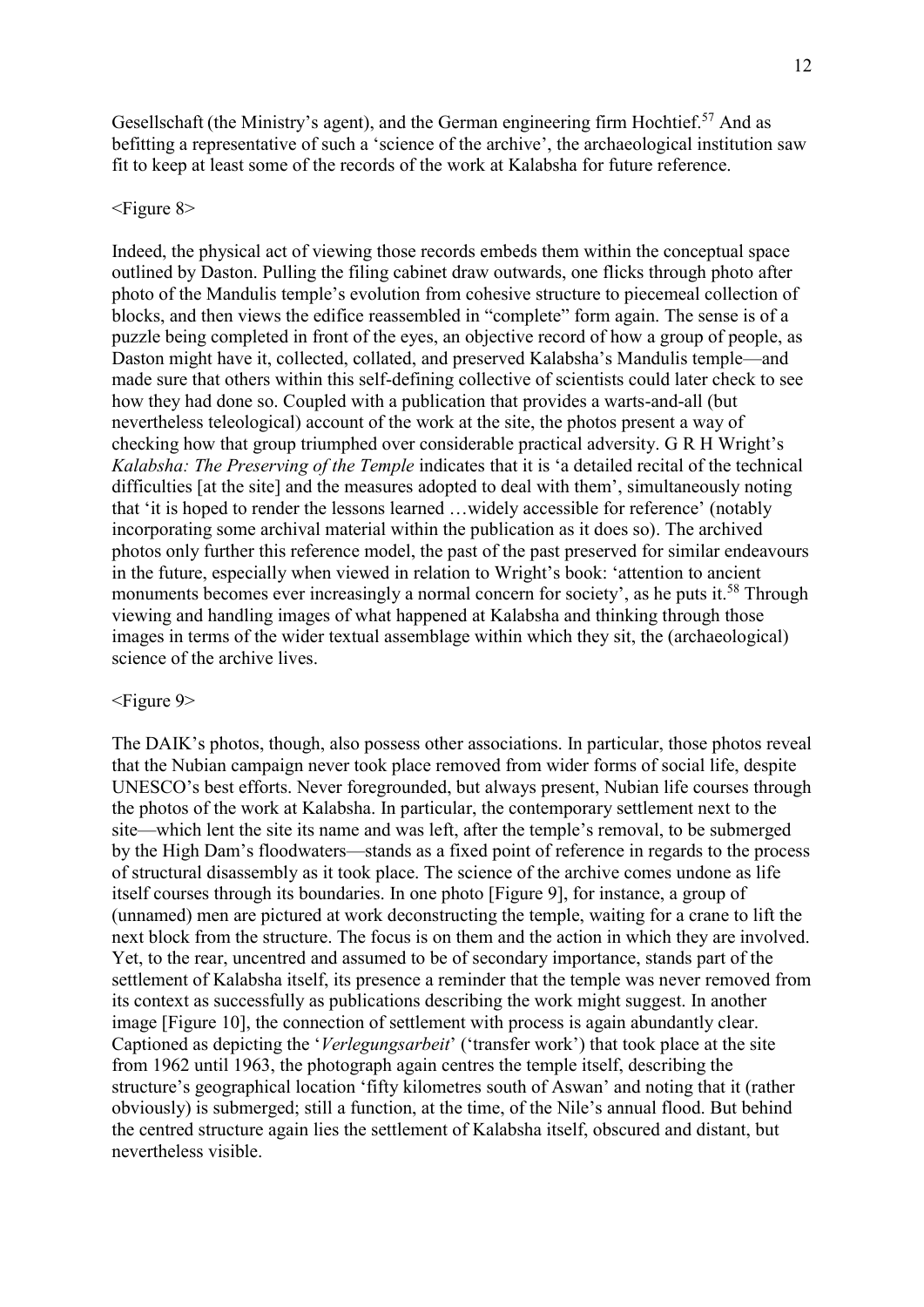#### <Figure 10>

Contemporary life was always present as the Nubian campaign took place. That presence leads to questions about how that life worked in relation to structures like the Mandulis temple, in addition to how the people living such lives remember the campaign, its processes, and its wider political and social associations—and whether discussing such questions might provide a form of ethical recuperation. This question is given extra force by the photos of Kalabsha because within them, too, it is possible to see the local labour required to take the Mandulis temple apart (for, as the DAIK's archival images make clear, that structure was located *at* the settlement of Kalabsha, not simply adjacent to it). Who of this labour force survives, and what do they remember? Can asking such questions constitute a recuperative act to balance out the issues of dispossession that the Nubian campaign's archival impetus created? True to the tropes of such images, this human presence—whether Nubian or more broadly Egyptian is not entirely clear—remains nameless, as the image discussed above emphasizes. Nevertheless, that labour force is present, active, and presumably sometimes young enough to be both alive and able to remember the event. In one photo <Figure 11>, a man (a teenager?), cigarette in mouth, chisels away at the structure. What does he remember of the work, and what might the villagers who watched the work in progress from their privileged vantage point <Figure 12> recall? Perhaps, decades later, there is no way to answer these questions. I would suggest, though, that the social permeability of the archive provides one way to jog the memory and—subject, of course, to anyone wanting to give answers—might be asked to do so.

### <Figure 11>

Archives conceal, but they also recall, allowing 'making rather than unmaking'. Perhaps it is time Nubia's archives allowed for this process, particularly in the face of shifting definitions of heritage. No longer does the monumental and material concept of heritage promoted during UNESCO's campaign (and as part of the 1972 World Heritage Convention) hold the sway that it once did. The promulgation of the organisation's 2003 Convention for the Safeguarding of the Intangible Cultural Heritage established that earlier definitions of the concept could no longer survive the criticism levelled against them. And the more recent "decolonial turn" (itself a product of work started in the 1980s) has only amplified the feeling that heritage needs to be reassembled so that communities like the Nubians are able to give the concept the meaning they desire: if, indeed, they find the concept of any use at all. In the Nubian case, the archive might well prove itself useful in the process of achieving such change, despite the original uses to which the institution found itself put. The question is whether the organisations who control such archives prove able to construct the porous openings necessary for this recuperative process to take place.

#### <Figure 12>

#### **Acknowledgements**

The research and writing of this paper was funded by grants from the Arts and Humanities Research Council, Darwin College (University of Cambridge), the Gerda Henkel Stiftung, the H M Chadwick Fund (University of Cambridge), the Leverhulme Trust, and the Royal Historical Society.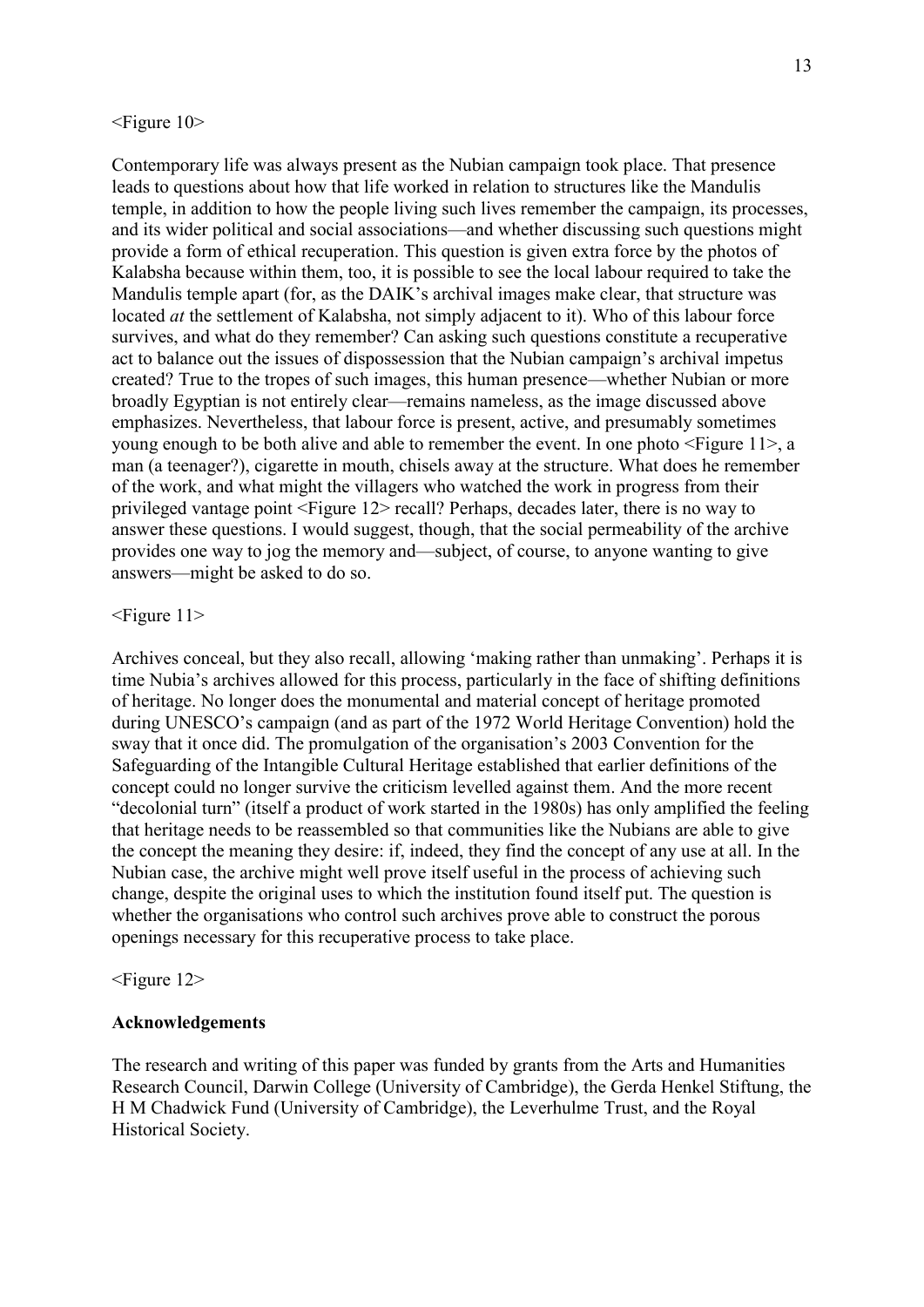<sup>2</sup> On the High Dam, see Nancy Y. Reynolds, 'Building the Past: Rockscapes and the Aswan High Dam in Egypt', in *Water on Sand: Environmental Histories of the Middle East and North Africa*, ed. Alan Mikhail (New York: Oxford University Press, 2013), 181–205, and Reynolds, 'City of the High Dam: Aswan and the Promise of Postcolonialism in Egypt', *City and Society* 29.1 (2017): 213–35.

<sup>3</sup> For which see e.g. Wendy M. K. Shaw, 'In Situ: The Contraindications of World Heritage', *International Journal of Islamic Architecture* 6.2 (2017): 339–65.

<sup>4</sup> Ann Laura Stoler, *Along the Archival Grain: Epistemic Anxieties and Colonial Common Sense* (Oxford: Princeton University Press, 2009), 50.

<sup>5</sup> Christina Riggs, 'Photography and Antiquity in the Archive, or How Howard Carter Moved the Road to the Valley of the Kings', *History of Photography* 40.3 (2016): 267–82.

<sup>6</sup> Stoler, *Along the Archival Grain*, 43, citing Steven Fuller, *Social Epistemology* (Bloomington, IN: Indiana University Press, 2002), 10.

<sup>7</sup> Stoler, *Along the Archival Grain*, 50.

<sup>8</sup> Todd Shepard, '"Of Sovereignty": Disputed Archives, "Wholly Modern" Archives, and the Post-

Decolonization French and Algerian Republics, 1962–2012', *American Historical Review* 120.3 (2015): 869– 83, esp. 870.

<sup>9</sup> Omnia El Shakry, '"History without Documents": The Vexed Archives of Decolonization in the Middle East', *American Historical Review* 120.3 (2015): 922.

<sup>10</sup> Ibid., 925.

1

<sup>11</sup> Rita Felski, *The Limits of Critique* (Chicago: University of Chicago Press, 2015), 180.

<sup>12</sup> El Shakry, "History without Documents"'.

<sup>13</sup> Felski, *The Limits of Critique*, 171.

<sup>14</sup> Ibid., 12.

<sup>15</sup> For the *Description de l'Égypte*, see Anne Godlewska, 'Map, Text and Image: The Mentality of Enlightened Conquerors; A New Look at the *Description de l'Égypte*', *Transactions of the Institute of British Geographers* 20.1 (1995): 5–28.

<sup>16</sup> Lorraine Daston, 'The Sciences of the Archive', *Osiris* 27 (2012): 162.

<sup>17</sup> Jeffrey Abt, 'Toward a Historian's Laboratory: The Breasted-Rockefeller Museum Projects in Egypt,

Palestine, and America', *Journal of the American Research Center in Egypt* 33 (1996): 182.

<sup>18</sup> Ibid., 183.

<sup>19</sup> Ibid., 184.

<sup>20</sup> For Stoppelaere, see Morris L. Bierbrier, *Who Was Who in Egyptology?*, 4th ed. (London: Egypt Exploration Society, 2012).

<sup>21</sup> For which see e.g. Timothy Mitchell, 'Making the Nation: The Politics of Heritage in Egypt', in *Consuming Tradition, Manufacturing Heritage: Global Norms and Urban Forms in the Age of Tourism*, ed. Nezar AlSayyad (London: E and F Spon and Routledge, 2001), 212–39; Kees van der Spek, *The Modern Neighbors of Tutankhamun: History, Life, and Work in the Villages of the Theban West Bank* (New York: Oxford University Press, 2011).

<sup>22</sup> 'Alexandre Stoppelaere to Jaime Torres Bodet', November 20, 1952. Folder CA/12/7, 069 (62) AMS (Part 1): 'Documentation sur les Peintures et Inscriptions en Haute-Egypte—Programme de Participation', UNESCO Archives, Paris.

<sup>23</sup> J. K. Van der Haagen, 'Quelques notes d'un voyage de vacances au Proche Orient, 6 oct. 11 nov. 1953'. Folder CA/12/7, 069 (62) AMS (Part 1): 'Documentation sur les Peintures et Inscriptions en Haute-Egypte— Programme de Participation', UNESCO Archives.

<sup>24</sup> 'Christiane Desroches Noblecourt to Luther Evans', November 25, 1954. Folder CA/12/7, 069 (62) AMS (Part 1): 'Documentation sur les Peintures et Inscriptions en Haute-Egypte—Programme de Participation', UNESCO Archives.

<sup>25</sup> Ilana Feldman, *Governing Gaza: Bureaucracy, Authority, and the Work of Rule (1917–1967)* (Durham, NC: Duke University Press, 2008), 41–42.

<sup>26</sup> Nasser's regime used the Egyptian signifier 'sons of the country' (*awlād al-balad*; sing. *ibn al-balad*) to stress a positive identity for the Egyptian masses. For the term's history, see Sawsan el-Messiri, *Ibn al-Balad: A Concept of Egyptian Identity* (Leiden: E. J. Brill, 1978).

<sup>1</sup> For recent discussion of UNESCO's Nubian campaign, see e.g.: Lucia Allais, 'The Design of the Nubian Desert: Monuments, Mobility, and the Space of Global Culture', in *Governing by Design: Architecture, Economy, and the Space of Global Culture*, ed. Aggregate Collective (Pittsburgh: University of Pittsburgh Press, 2012), 179–215; Paul Betts, 'The Warden of World Heritage: UNESCO and the Rescue of the Nubian Monuments', *Past and Present* Supplement 10 (2015): 100–25; Chloé Maurel, 'Le sauvetage des monuments de Nubie par l'Unesco (1955–1968)', *Égypte/Monde arabe* 10 (2013): 1–22; Lynn Meskell, *A Future in Ruins: UNESCO, World Heritage, and the Dream of Peace* (New York: Oxford University Press, 2018).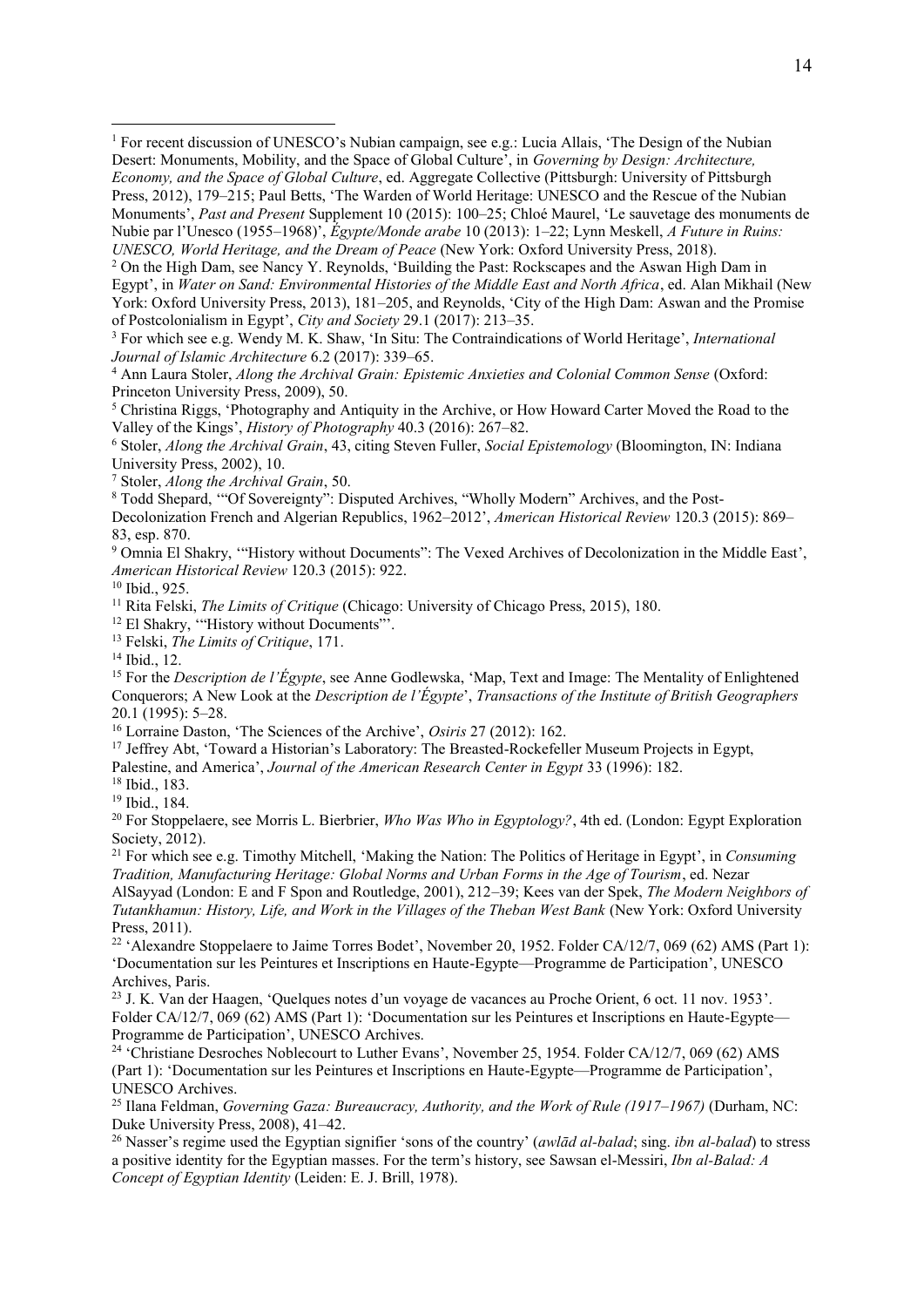<sup>27</sup> 'Memo written by Kamal al-Din Hussein', April 25, 1955. File 0081–003715, Egyptian National Archives, Cairo. Kamal al-Din Hussein wrote on similar themes in 'Thaqafatuna al-Jadida' ['Our New Culture'], *al-Hilal* 67.1 (1959): 10–15. Cf. William Carruthers, 'Multilateral Possibilities: Decolonization, Preservation, and the Case of Egypt', *Future Anterior: Journal of Historic Preservation, History, Theory, and Criticism* 13.1 (2016): 37–48, where I have previously discussed this memo.

<sup>29</sup> 'Bi-Munasaba Qadiyat al-ʿAlim al-Amriki al-ladhi Saraqa Athar Misr' ['On the Case of the American Scholar Who Stole Egyptian Antiquities'], *Akhir Saʿa* , August 7, 1957: 24–25. For Mitry, see Fredrik Hagen and Kim Ryholt, *The Antiquities Trade in Egypt 1880–1930* (Copenhagen: The Royal Danish Academy of Sciences and Letters, 2016), 240.

<sup>30</sup> Reported in Edward Wente, 'Letters from Egypt', *American Research Center in Egypt, Incorporated: Newsletter* 26 (1957): 3; it is unclear if the proposed legislation was ever promulgated. Charles Muses was an 'esoteric philosopher' (with a PhD in Philosophy from Columbia University) who had been given permission to dig at the site of Dahshur, south of Cairo, and who, (p. 4), had been charged with attempting 'to smuggle antiquities out of Egypt'. The case was front page news, for example in 'Al-Qabd ʿala ʿAlim Amriki ['The Capture of the American Scholar']', *al-Jumhuriyya*, June 21, 1957.

<sup>31</sup> For which cf. Reynolds, 'Building the Past' and 'City of the High Dam'.

<sup>32</sup> Christiane Desroches Noblecourt, 'Création du Centre de Documentation et d'Etudes sur l'Histoire de l'Art et de la Civilisation de l'ancienne Egypte: Rapport', March 8, 1955. Folder CA/12/7, 069 (62) AMS (Part 2): 'Documentation sur les Peintures et Inscriptions en Haute-Egypte—Programme de Participation', UNESCO Archives.

<sup>33</sup> William Y. Adams, *The Road from Frijoles Canyon: Anthropological Adventures on Four Continents* (Albuquerque, NM: University of New Mexico Press, 2009), 133.

<sup>34</sup> Ibid., 155.

1

<sup>35</sup> Ibid., 149.

<sup>36</sup> Ibid., 157.

<sup>37</sup> Adams had earlier carried out survey/archaeological salvage for the Museum of Northern Arizona in advance of the floods to be caused by the building of the Glen Canyon Dam. See ibid., 115–18.

<sup>38</sup> William Y. Adams, 'Archaeological Survey of Sudanese Nubia: Introduction', *Kush: Journal of the Sudan Antiquities Service* 9 (1961): 7–10.

<sup>39</sup> 'J. K. Van der Haagen to René Maheu', August 1, 1959. Folder 069 (62) NUBIE (Part III): 'Museums-Egypt—Nubia (Part III)', UNESCO Archives.

<sup>40</sup> Nicholas Hopkins and Sohair Mehanna, *Nubian Encounters: The Story of the Nubian Ethnological Survey 1961–1964* (Cairo: The American University in Cairo Press, 2010), 12–13.

<sup>41</sup> Ibid., 4.

<sup>42</sup> Ismaʿil Hussein Abdalla, 'The Choice of Khashm al-Girba Area for the Resettlement of the Halfawis', *Sudan Notes and Records* 51 (1970): 56–74.

<sup>43</sup> Hassan Dafalla, *The Nubian Exodus* (London: C. Hurst, 1975), 95.

<sup>44</sup> Ibid., 100.

<sup>45</sup> Alden Young, *Transforming Sudan: Decolonization, Development, and State Formation* (Cambridge: Cambridge University Press, 2017), 76–106.

<sup>46</sup> Andreas Kronenberg and Waltraud Kronenberg, 'Preliminary Report on Anthropological Fieldwork 1961–62 in Sudanese Nubia', *Kush: Journal of the Sudan Antiquities Service* 11 (1963): 303.

<sup>47</sup> Andreas Kronenberg and Waltraud Kronenberg, 'Parallel Cousin Marriage in Mediaeval and Modern Nubia—Part I', *Kush: Journal of the Sudan Antiquities Service* 13 (1965): 242.

<sup>48</sup> Andreas Kronenberg and Waltraud Kronenberg, *Nubische Märchen* (Düsseldorf: Diederichs, 1978).

<sup>49</sup> See e.g. Andreas Kronenberg and Waltraud Kronenberg, 'Preliminary Report on Anthropological Field-Work in Nubia, 1962–63', *Kush: Journal of the Sudan Antiquities Service* 12 (1964): 285.

<sup>50</sup> Adams, *The Road from Frijoles Canyon*, 189.

<sup>51</sup> In Egypt, for instance, the Committee for the Investigation of Nubian Demands had been formed in 1960, for which see Hopkins and Mehanna, *Nubian Encounters*, 8.

<sup>52</sup> Maja Janmyr, 'Nubians in Contemporary Egypt: Mobilizing Return to Ancestral Lands', *Middle East Critique* 25.2 (2016): 128.

<sup>53</sup> Ibid., 142.

<sup>54</sup> Ibid., 133.

<sup>55</sup> Abdalla, 'The Choice of Khashm al-Girba Area'.

<sup>56</sup> Ibid., 141.

<sup>57</sup> G R H Wright, *Kalabsha: The Preserving of the Temple* (Berlin: Gebr. Mann, 1972), 23.

<sup>28</sup> Donald Malcolm Reid, *Contesting Antiquity in Egypt: Archaeologies, Museums, and the Struggle for Identities from World War I to Nasser* (Cairo and New York: The American University in Cairo Press, 2015), 352.